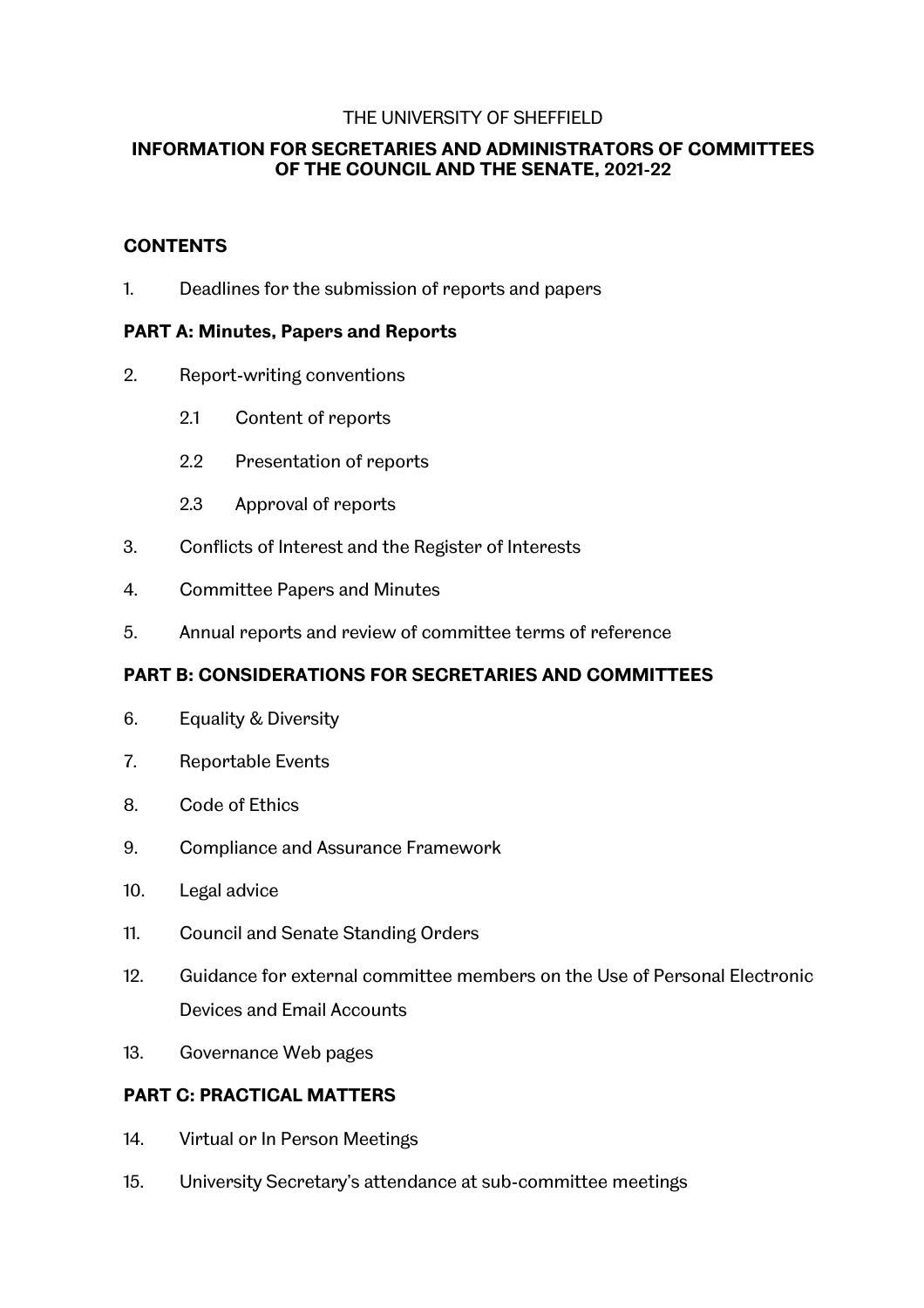- 16. Content and maintenance of minute books
- 17. Annual review of committee membership
- 18. Almanac of meetings
- 19. Parking for lay members

# **APPENDICES**

| Appendix 1 | <b>Executive Summary template</b>                                                                                                     |
|------------|---------------------------------------------------------------------------------------------------------------------------------------|
| Appendix 2 | <b>Public Availability of Papers</b>                                                                                                  |
| Appendix 3 | Operating Procedure for Committee Secretaries regarding<br>retaining notes of formal meetings to create the Minute of the<br>meetings |
| Appendix 4 | Template Action Log                                                                                                                   |
| Appendix 5 | Guidance on Accessible Meetings and Papers                                                                                            |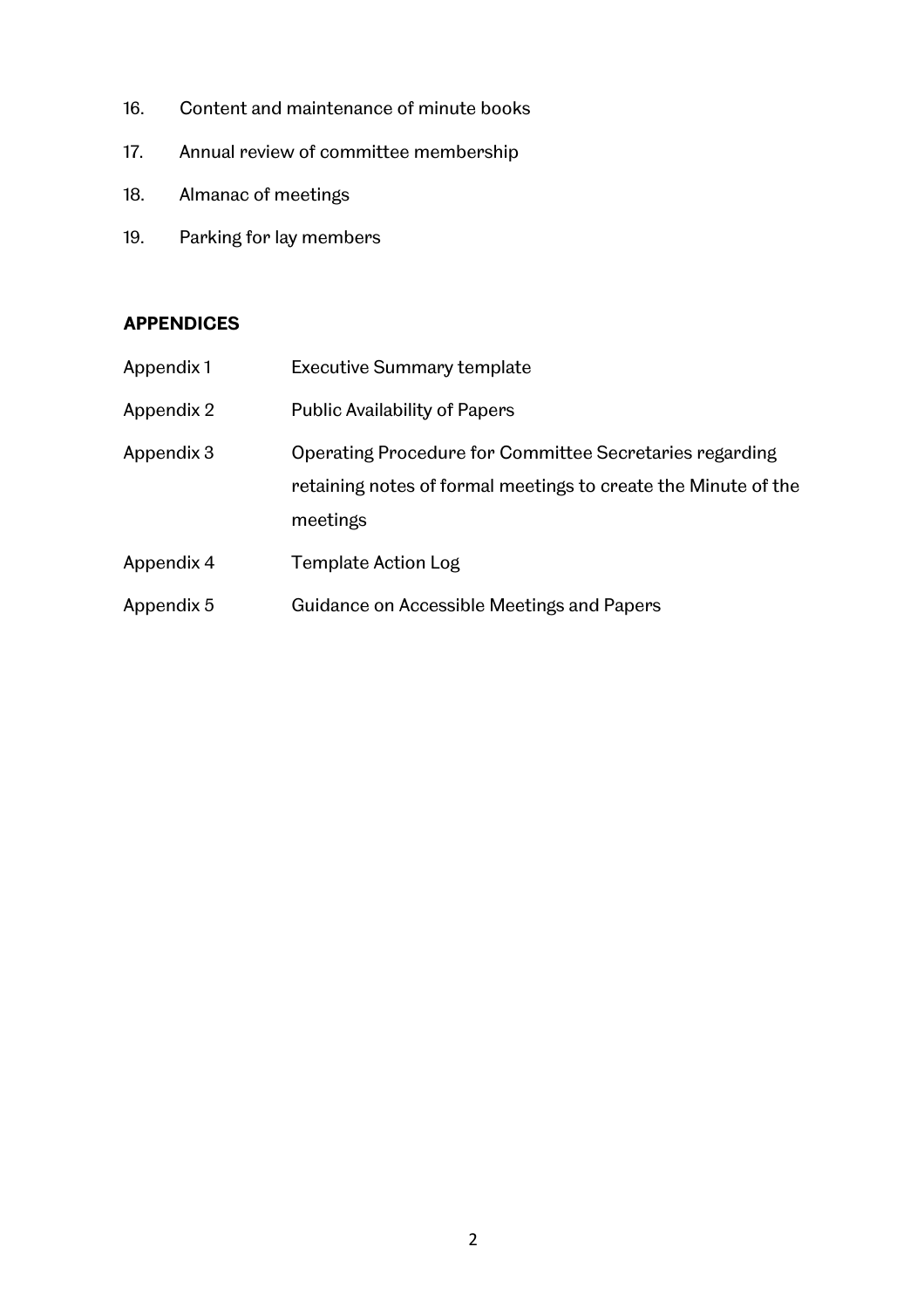# **1. Deadlines for the submission of reports and papers**

1.1 Deadlines for the submission of reports and papers for Senate and Council in 2021-22 are as follows:

| Date of Senate meeting    | Deadline for submission of papers     |
|---------------------------|---------------------------------------|
| Wednesday 13 October 2021 | Lunchtime on Monday 27 September 2021 |
| Wednesday 8 December 2021 | Lunchtime on Monday 22 November 2021  |
| Wednesday 16 March 2022   | Lunchtime on Monday 28 February 2022  |
| Wednesday 22 June 2022    | Lunchtime on Monday 6 June 2022       |

| <b>Date of Council meeting</b> | Deadline for submission of papers*                                                                          |
|--------------------------------|-------------------------------------------------------------------------------------------------------------|
| Monday 18 October 2021         | Lunchtime on Monday 4 October 2021                                                                          |
| Monday 22 November 2021        | Section C: Lunchtime on Monday 1<br>November 2021<br>Section A & B: Lunchtime on Monday 8                   |
|                                | November 2021                                                                                               |
| Monday 21 February 2022        | Section C: Lunchtime on Monday 31<br>January 2022<br>Section A & B: Lunchtime on Monday 7<br>February 2022  |
| Monday 25 April 2022           | Section C: Lunchtime on Monday 4 April<br>2022<br>Section A & B: Lunchtime on Monday 11<br>April 2022       |
| Tuesday 7 June 2022**          | Lunchtime on Monday 23 May 2022                                                                             |
| Monday 11 July 2022            | Section C: Lunchtime on Monday 20 June<br>2022<br>Section A & B: Lunchtime on Monday 27<br><b>June 2022</b> |

**\* An earlier deadline (three weeks prior to the date of each business meeting) applies to the submission of information for inclusion in Section C and the President & Vice-Chancellor's report to Council. Information about the P&VC's report is circulated separately to regular contributors of content.** 

\*\* The June meeting of the Council is an away day, and no reports are expected from Committee Secretaries unless specifically requested.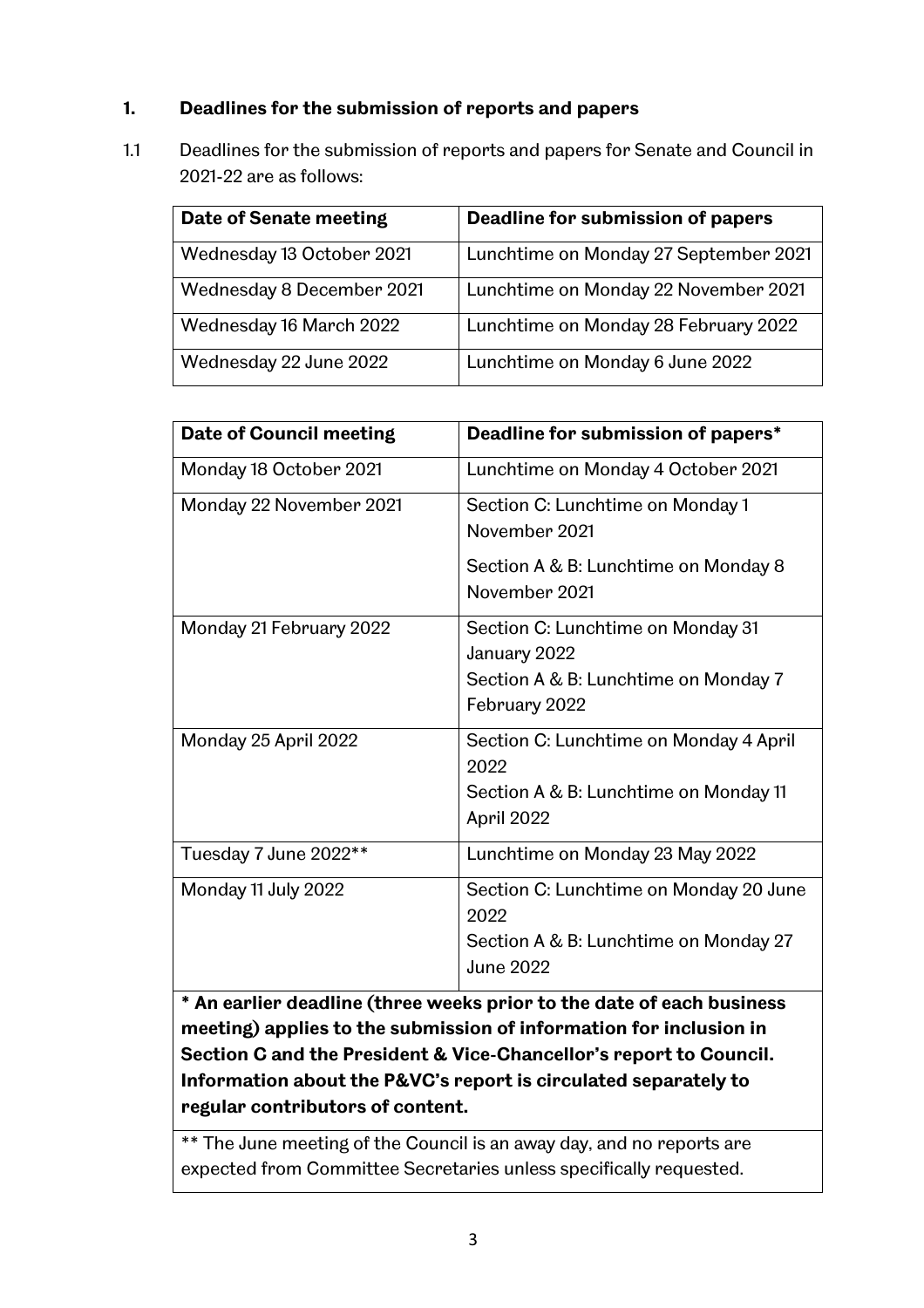- 1.2 The University Secretary and the Head of Governance are responsible for the administration of the Council, Senate and UEB. The University Secretary is the Secretary to Council and Senate. The Head of Governance is the Secretary to UEB.
- 1.3 All papers should be submitted as email attachments to Kathryn Clements and Angela Davison as follows:

For UEB papers please email [ueb-admin@sheffield.ac.uk.](mailto:ueb-admin@sheffield.ac.uk)

For Council and Senate please email [governance-admin@sheffield.ac.uk.](mailto:governance-admin@sheffield.ac.uk)

- 1.4 There will be two circulations of Council papers and one circulation of Senate papers only, and the above deadlines should be followed strictly. Reports received after the deadline will not be circulated or tabled.
- 1.5 Reports of the Estates and Finance Committees are circulated for information (redacted if necessary) to Senate following the meeting of the Council at which they were approved and in advance of the circulation of Senate meeting papers.

Please note that reports of the Honorary Degrees Committee (which is a joint committee of the Senate and the Council) should be submitted to the next business meeting of the Senate or Council, whichever takes place first.

#### **PART A: KEY SECRETARIAL MATTERS**

#### **2. Report-writing conventions**

#### **2.1 Content of reports**

- 2.1.1 The report of a committee to its parent body should provide clear and concise details of recommendations requiring the approval of the parent body, including the rationale and the extent, if any, of the Committees' reservations about the matter or whether it was recommended unanimously, and information concerning matters about which the parent body needs to be informed. It should **not** normally include information on ongoing or uncompleted items of business unless these are of particular significance or where the parent body needs to provide a steer and/or will be asked to make a decision in future.
- 2.1.2 Committee Secretaries should remember that, unlike Minutes, which are written for committee members, reports are written for an audience which may not have detailed knowledge of the area of business. Some matters for report may therefore require a brief additional explanation of the context. More detailed or complex proposals or those which have been subject to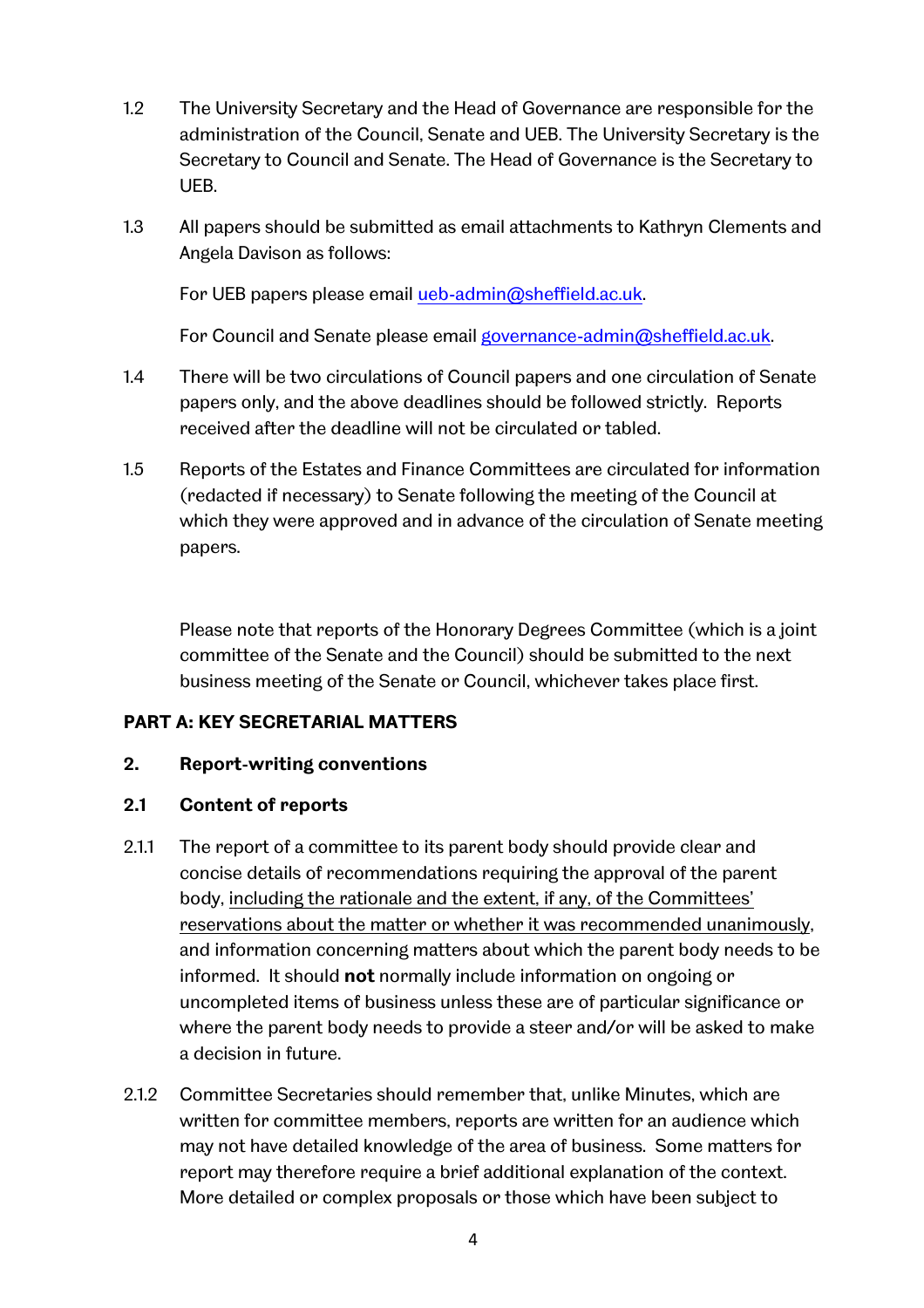lengthy discussion in other fora (e.g. sub-committees, working groups, faculty and department) could include a timeline to demonstrate to the parent body the level of prior scrutiny, and refer to alternative options that have been considered but discounted (see 2.2.2). In particularly contentious matters the report should indicate the strength of the committee's support, including whether a decision was unanimous, to inform its decision-making.

- 2.1.3 Reports should be kept as brief as possible(i.e. aim for a maximum of 3 sides). Where it is essential for detailed information to be included, appendices should be used. However, appendices should not be used where a brief summary of their content in the main body of the report would be more appropriate.
- 2.1.4 When writing reports and papers for Council and Senate it may be useful to consider some or all of the following questions:
	- 1. To which University goal or strategy does it relate? How?
	- 2. External and internal context?
	- 3. Competitor analysis?
	- 4. Clear evidence base? Should this be made available?
	- 5. Is there a proposal?
	- 6. Are alternative options explained?
	- 7. Are any decisions required clearly stated at the start of a section/the paper?
	- 8. Are formal recommendations clearly stated at the end of the item/paper?
	- 9. What are the next steps proposed? These may include:
		- a. Actions to be progressed (by whom?)
		- b. External return or response
		- c. Communications required?
		- d. Further discussion/consultation (why and where)?
- 2.1.5 All reports of committees of the Council and the Senate should be prefaced by an executive summary, using the standard template. See APPENDIX 1, which includes guidance on completing each section; also downloadable from the [Council](https://www.sheffield.ac.uk/govern/council/councilmem) and [Senate](https://www.sheffield.ac.uk/govern/senate) webpages, respectively. Executive summaries should include:
	- a summary of key issues and clear sign posts as to the action required;
	- for major decisions, an outline of the full range of options available (including doing nothing), as well as details of the recommended option;
	- for investment decisions or capital projects, identify the Charity Law implications of the recommended decision and justification as to its compatibility with the University's charitable objectives, 'to advance education through teaching and research'.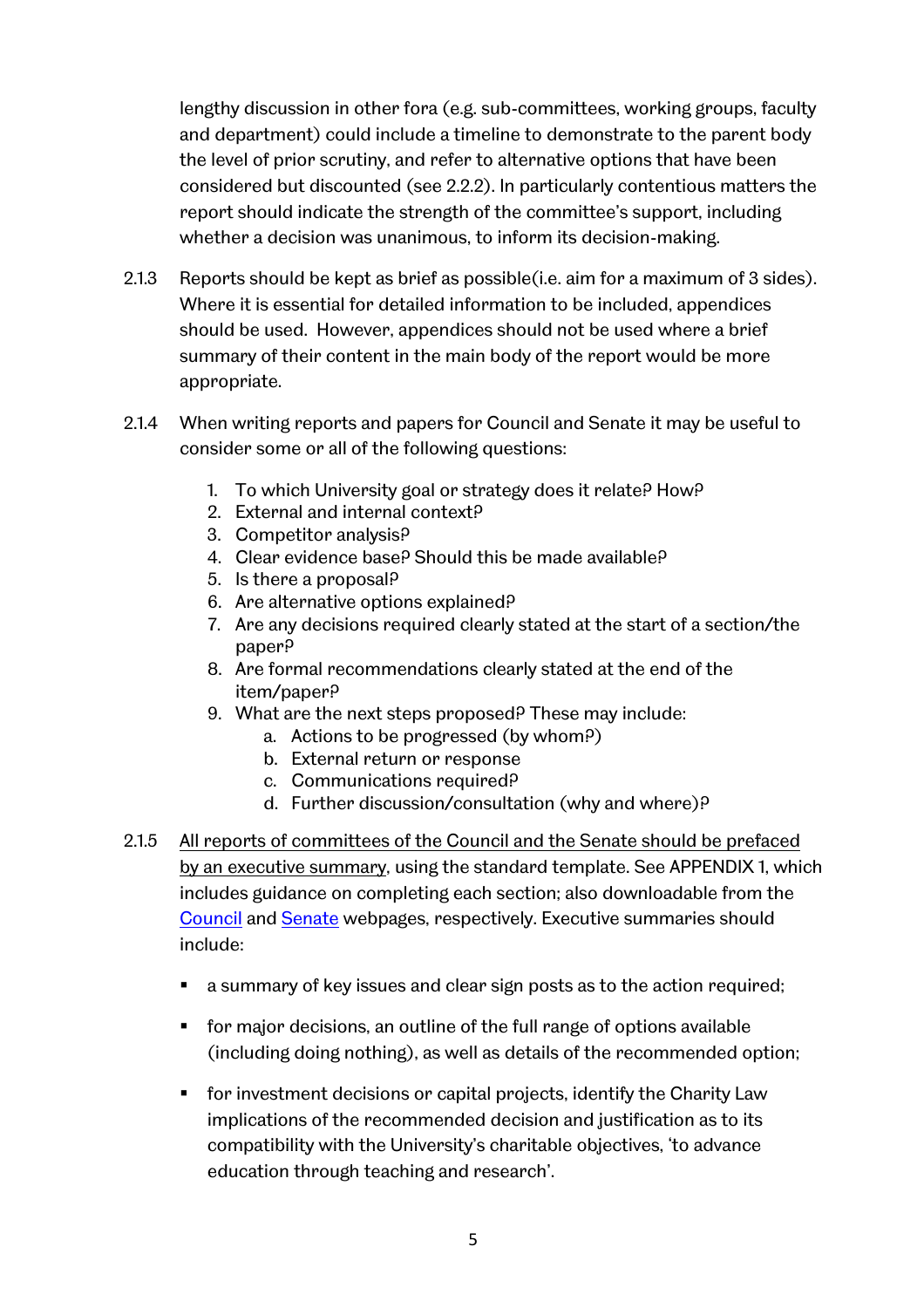- 2.1.6 Executive summaries should be used routinely for all reports and papers presented to Council sub-committees. These should be based on the Council template, adapted to suit particular requirements.
- 2.1.7 Committee Secretaries should include in the executive summary an indication of any sensitive or confidential information, together with the applicable exemption(s) under the Freedom of Information Act [\(http://www.sheffield.ac.uk/foi/index\)](http://www.sheffield.ac.uk/foi/index) and the information classification of the report. These details will to inform the publication or withholding of reports and papers under the general policy on publication of Council papers set out in APPENDIX 2 and whether the item should be marked as "Closed" in the Council or Senate minutes (see also section 4.5 for further information about FoI and closed minutes and 4.6 for further information about the information classifications).

### **2.2 Presentation of reports**

- 2.2.1 Papers and reports should be as short and concise as possible, being clear as to action required. The standard template for reports should be used. This can be downloaded from [http://www.shef.ac.uk/govern/council.](http://www.shef.ac.uk/govern/council)
- 2.2.2 Report authors, with the committee Chair, should consider including at the beginning of reports a brief bullet point summary of key matters being reported on or those issues to which the committee wishes to draw Council or Senate's particular attention. Reports should then be structured as follows and each item reported should appear under one of these three sections:
	- (a) Items requiring discussion, formal recommendations requiring discussions prior to approval, and items presented orally. Recommendations should be clearly set out in the report (e.g. 'the Committee has **agreed to recommend** that...') and refer to the appropriate reserved power.
	- (b) Formal recommendations requiring approval, but on which no discussion is required, with reference to the reserved power.
	- (c) Items presented for noting (a decision that the committee has made in accordance with its terms of reference or powers delegated by University Regulations) and/or for information only (e.g. to give assurance).

Within each section, items should appear in order of importance (which may differ from the order in which they are presented in the Minutes).

Reports to Council and Senate that seek a decision in relation to a reserved matter should include an appraisal of the range of options considered, rather than presenting a single recommended option for approval; and where an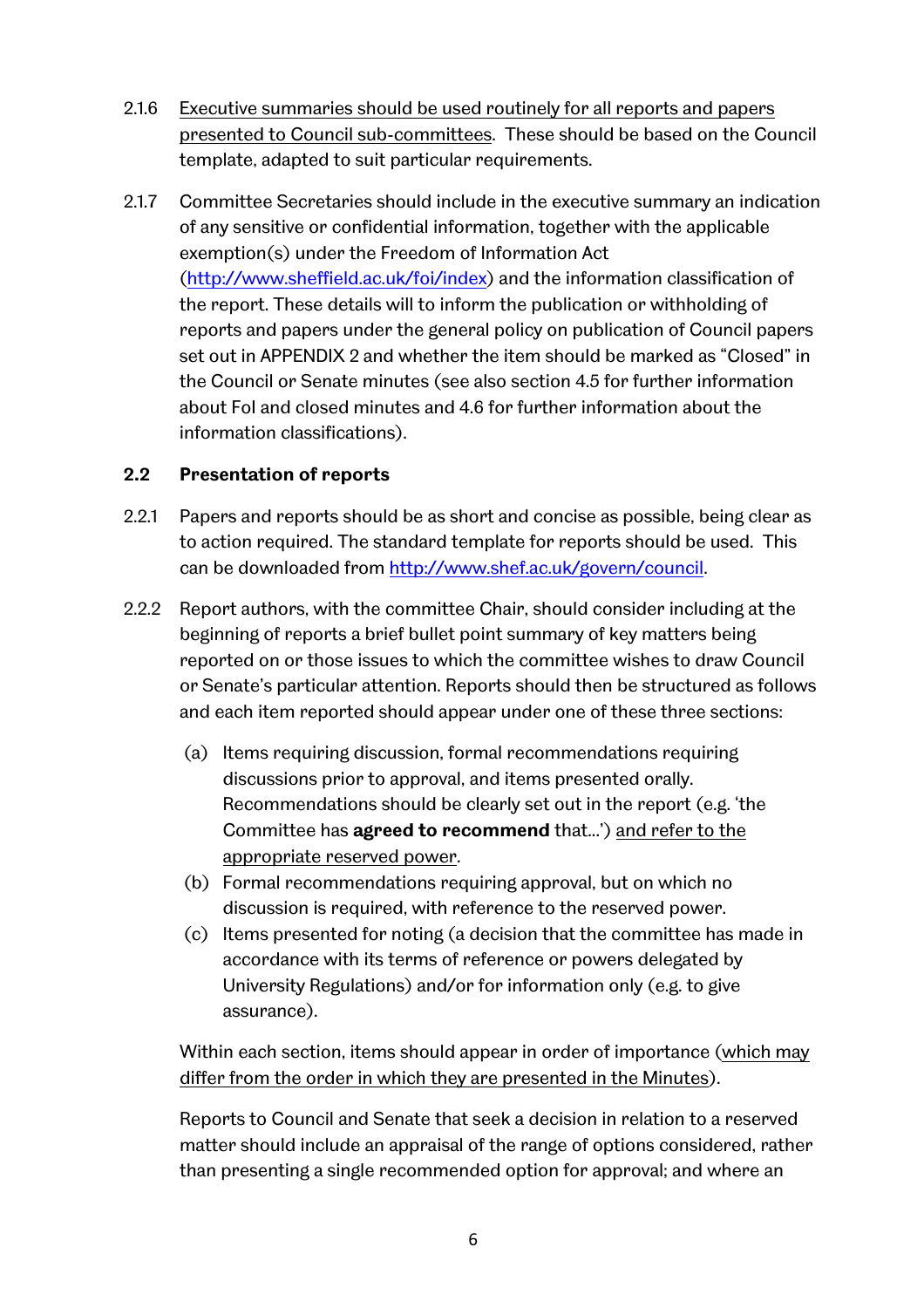option is preferred to recommend it with reasons. Where UEB has also considered the same matter, its view can be added.

Reporting should be prospective as well as retrospective and take into account the annual cycle of committee business. Committees should similarly consider when and how they might engage Council or Senate during the development of a given project or initiative within those business cycles before formally presenting a final proposal.

2.2.3 Each item within each section of the report should be given a separate number and a heading. Numbering within each Section should commence at 1. Sub-sections should be numbered 1.1, 1.2, 1.3, etc and given a sub-heading. Where further differentiation is required within sub-sections, use (i), (ii), (iii) or (a), (b), (c), with or without a further sub-heading.

For ease of reference during meetings, the use of bullet-points should be avoided.

- 2.2.4 Appendices to reports should carry a numerical reference (Appendix 1, 2, 3, etc), and where an Appendix in turn has its own Appendices, these should also be clearly labelled (Appendix 1/Annex A to Appendix 1).
- 2.2.5 All pages in a report, including the Appendices, should be numbered consecutively as an entire document for ease of reference during meetings. This may necessitate the insertion of blank pages so that the overall layout and pagination is correct, i.e. each new Appendix should start on a recto (right-hand/front page).
- 2.2.6 More detailed [guidance on](https://www.sheffield.ac.uk/ueb/meetings/guidance) report writing is available in the guidance on [writing papers](https://www.sheffield.ac.uk/ueb/meetings/guidance) for UEB and from the Governance Team in the [University](https://www.sheffield.ac.uk/uso/team)  [Secretary's Office.](https://www.sheffield.ac.uk/uso/team)

#### **2.3 Approval of reports**

Please ensure that your report has been approved by the Chair of your committee and any other relevant officers, e.g. a UEB sponsor, before submission to the University Secretary's Office, and ahead of the deadline for papers.

#### **3. Conflicts of interest and the Register of Interests**

3.1 The Committee of University Chair's Higher Education Code of Governance 2020 states that all Members of the governing body "have a duty to record and declare any conflicts of interest." and that "A member who has a professional, pecuniary, family or other personal interest in any matter under discussion which may be seen to conflict with the best interests of the institution must also disclose the interest in advance of any discussion on the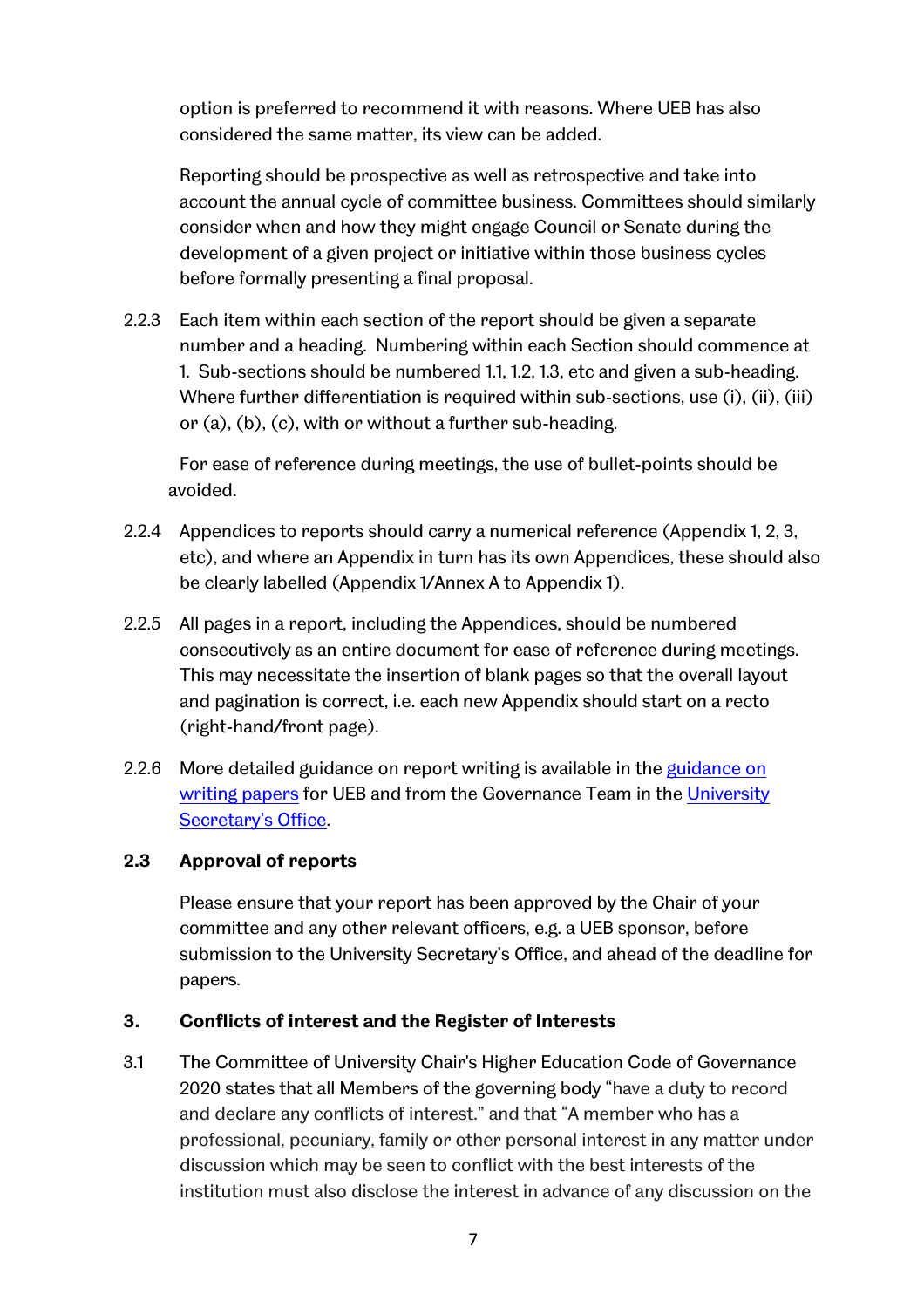topic" . In order to comply with these provisions, members of the Council and the Senate, and their respective committees and sub-committees, should be asked at the beginning of each meeting to declare any potential conflicts of interest. If any interests are declared then the committee secretary must report these to the University Secretary's Office, which maintains a central record of any declared interests for all University committees. To support members and committee secretaries in fulfilling these obligations, the University Secretary's has developed a Conflicts of Interest in Decision Making Procedure, which explains how committee members and secretaries should identify and avoid or manage conflicts of interest, and is essential reading both for committee secretaries and members and should be brought to the attention of new members on induction. The full Procedure is available under the Register of Interests section of the Governance Documents [webpage.](https://www.sheffield.ac.uk/govern/documents)

- 3.2 The agenda for each meeting should include a standing item one, 'Declarations of conflicts of interest'. . There may be certain circumstances where the committee member will need to withdraw from certain decisions or from undertaking certain roles, in order to protect themselves and the University from accusations of unfair bias or impropriety. Any conflicts declared should be included in the Minutes, together with any associated decision and/or action by the committee. Actions could include:
	- Requiring the member to not attend the meeting.
	- Excluding the member from receiving meeting papers relating to their interest.
	- Excluding the member from all or part of the relevant discussion and decision.
	- Noting the nature and extent of the interest, but judging it appropriate to allow the member to remain and participate.
	- **Removing the member from the group or process altogether.**
- 3.3 In addition, lay committee members are asked annually to update their entry on the University's formal Register of Interests, which is published online. This covers the following :
	- Paid employment and nature of business;
	- Self-employment and nature of business;
	- Charity Trusteeships;
	- Directorships held (whether paid or unpaid);
	- Share/equity holdings;
	- **•** Other relevant pecuniary interests (e.g. where the member's employer, business associates, spouse/partner or other family member has a direct pecuniary interest in the supply of goods or services to the University; or where the member or the member's spouse/partner or other family member has a substantial beneficial interest in the securities of a company or other body that is involved in the supply of goods or services to the University.)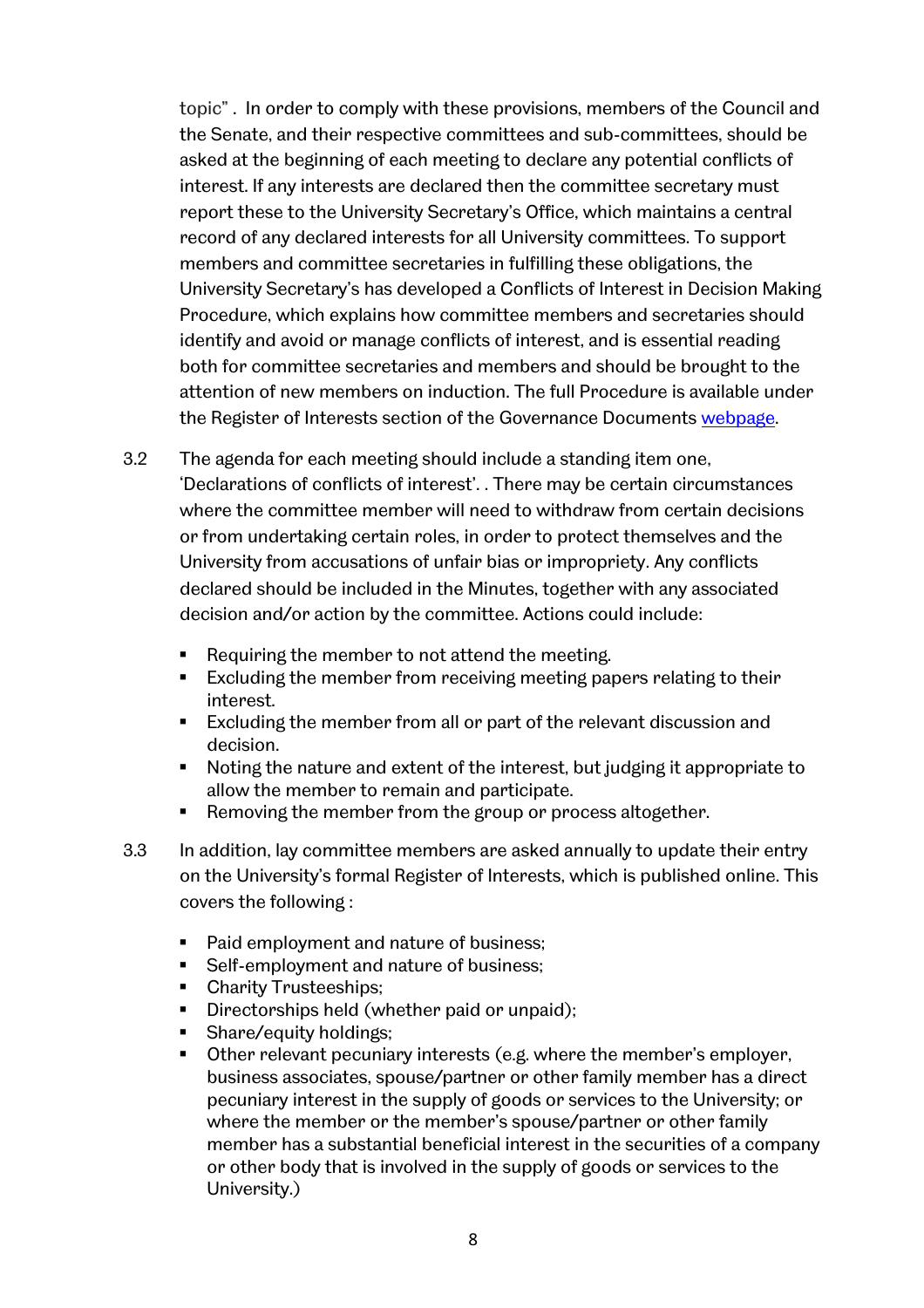- Other relevant appointments (e.g. membership of any statutory or other body of any other educational institution or organisation in the education sector, membership of a University Conference, General Council or equivalent, membership of a Funding Council, the QAA or a Research Council, membership of any validating or awarding body in the education sector, membership of any relevant governmental or institutional advisory committee.)
- An additional section covering other matters that may be harmful to the University's reputation.
- 3.4 Declaring conflicts of interest, and taking appropriate action in response is also one element of ethical behaviour (see section 8, Code of Ethics, below). In a committee context, ethics refer to the standards of behaviour that committee members should apply in decision-making. Like other sectors, personal and corporate ethics inform and underpin the regulatory and codified regimes applicable to higher education institutions.

The Seven Principles of Public Life (the ethical standards expected of holders of public office, including members of university governing bodies but also relevant to all committee members) are a useful guide to ethical behaviour: <https://www.gov.uk/government/publications/the-7-principles-of-public-life>

The Office for Students' [public interest governance principles](https://www.officeforstudents.org.uk/advice-and-guidance/regulation/public-interest-governance-principles/) are a further useful guide, including the 'fit and proper persons' test. The matters listed against that test are a further guide to some specific issues to which committee members would be expected to draw the University's attention.

# **4. Committee Papers and Minutes**

- 4.1 When **writing Minutes**, committee secretaries should ensure that:
	- the required text concerning the confirmation of the Minutes is included at the foot of the last page (see para 4.4)

# 4.2 When **preparing committee papers**, committee secretaries should ensure that:

- **Appendices to papers are correctly referenced (see para 11.3.2);**
- An additional copy of the committee papers is printed for Minute Book purposes;
- All papers are appropriately categorised according to the University's Information Classification and Handling Scheme (see para 4.6).
- 4.3 **After Committee meetings**, committee Secretaries should ensure that:
	- a copy of any tabled papers is retained for Minute Book purposes (see also section 16, Content of minute books).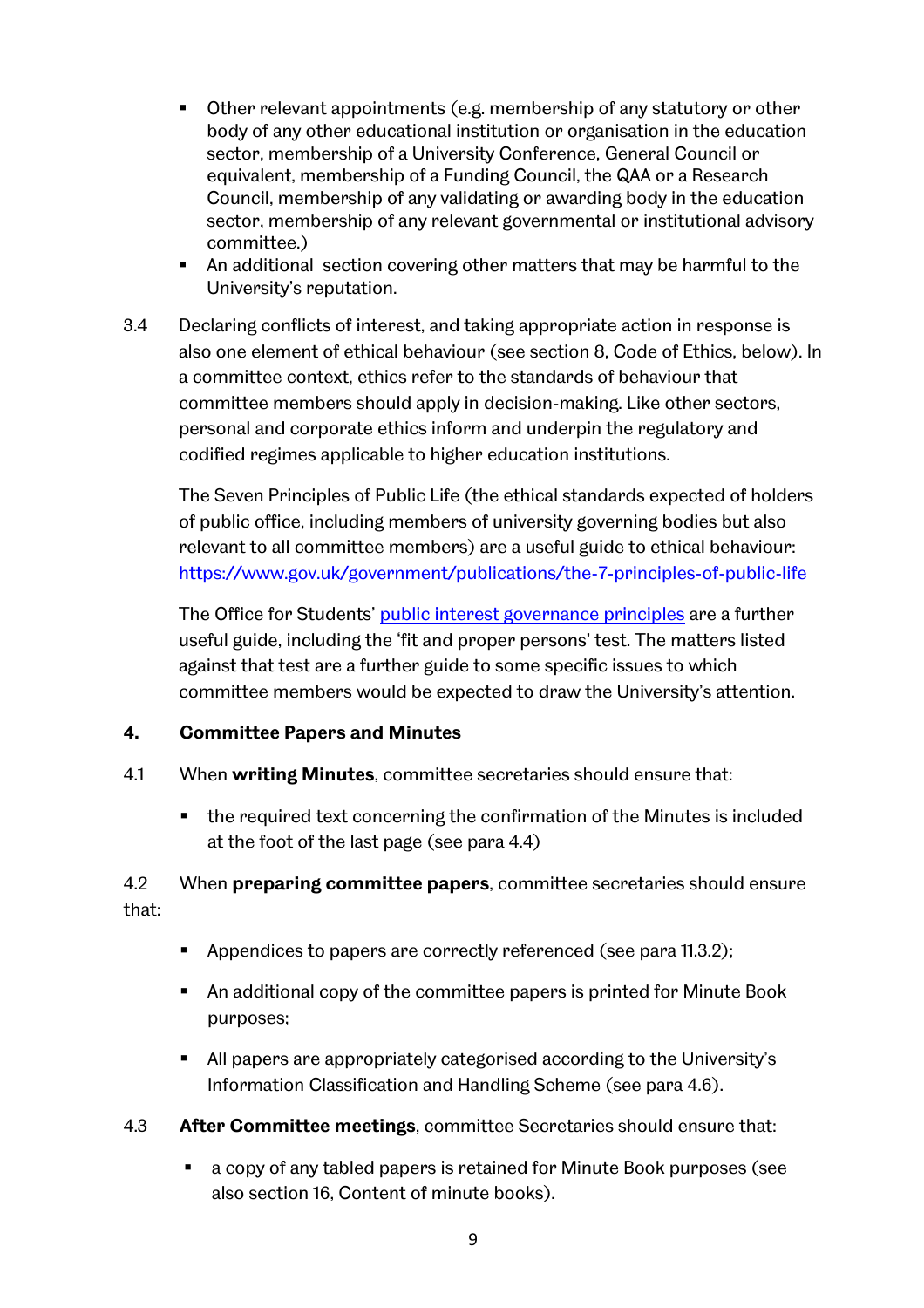- Refer to the [University's Records Retention Schedule](https://www.sheffield.ac.uk/uso/records-management-policy-and-guidance) available online regarding the retention of formal documents and, in particular, **the operating procedure for Committee Secretaries regarding retaining notes of formal meetings**, which is included at APPENDIX 3. Note that drafts of agendas and papers or reports, as well as draft minutes, are not required to be retained, including anything sent as email attachments or other related email correspondence or other material preparatory to the meeting and the minutes. Committee secretaries and their colleagues, including Chairs and committee members themselves, should take great care that the only correspondence and documentation retained is that required for business purposes (for as long as is necessary) or for the official record of business and decision making, i.e. that which will appear in the Minute Book and archived.
- 4.4 The following text should appear at the foot of the final page of the Minutes, so that the Chair can sign and date them at the next meeting, thereby indicating that they were received and approved:

These Minutes were confirmed at a meeting of held on ...................

..................................... Chair

4.5 **Closed Minutes and Freedom of Information:** If matters dealt with by the committee are commercial, otherwise confidential or contain personal or sensitive information the relevant minute or the paper should be marked as 'Closed' to inform the withholding of the minute, report and papers from publication together with the applicable exemptions under the Freedom of Information Act.<https://www.sheffield.ac.uk/foi/staffguidance>

The downloadable document Guidance on Freedom of Information and Data Protection for UEB members and contributors provides further useful information and considerations relevant to committee secretaries: <https://www.sheffield.ac.uk/ueb/meetings>

# 4.6 **Information Classification and Handling Scheme:**

As part of a suite of Records Management documents, the University has published an [Information Classification and Handling Scheme and associated](https://www.sheffield.ac.uk/uso/records-management-policy-and-guidance)  [guidance, available online.](https://www.sheffield.ac.uk/uso/records-management-policy-and-guidance) Further detailed guidance about information handling is also available [from IT Services.](https://www.sheffield.ac.uk/uso/records-management-policy-and-guidance) All papers provided to University Committees should be assigned one of the four classifications, depending on the sensitivity of the information they contain.

This approach to categorising information and papers was piloted successfully at the last meetings of Senate and Council in 2020-21, and is being rolled out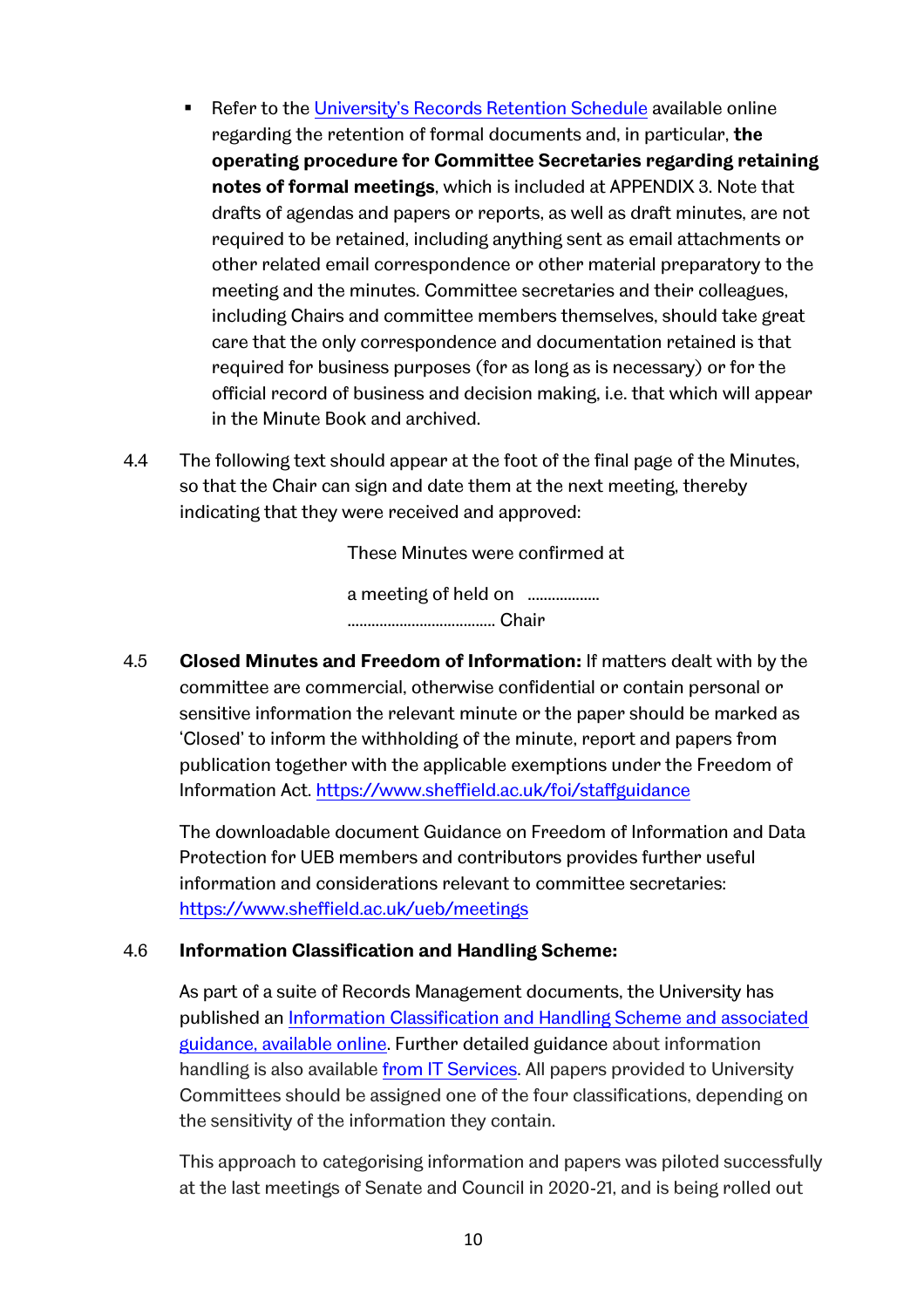to all formal University committees and UEB sub-groups from 2021-22. It will be the responsibility of paper authors and contributors to suggest the appropriate information classification for their paper or report and committee secretaries will need to consider a prompt, and links to the guidance, in their requests for papers. Committee secretaries will be responsible for checking that the information classifications are appropriate.

Additional guidance and examples of the types of document or information to which a given classification should be applied are in development. In the meantime, further support and guidance available from the [Governance Team](https://www.sheffield.ac.uk/uso/team)  [and the Records Management and Archive Team in the University Secretary's](https://www.sheffield.ac.uk/uso/team)  [Office.](https://www.sheffield.ac.uk/uso/team)

### 4.7 **Action Logs and Matters Arising on the Minutes:**

All Committee agendas will already have a standing item to address any matter arising on the minutes of the previous meeting. In response to a recommendation in the 2020-21 Council Effectiveness Review, Council has adopted a new "Action Log" to record actions agreed at previous meetings and to monitor progress. The updated document is presented under the standing agenda item "Action Log and Matters Arising", for discussion and note. Council has requested that all Secretaries of all Council and Senate are asked to consider with their respective Chairs adopting an equivalent document for each committee. A template Action Log is provided at APPENDIX 4.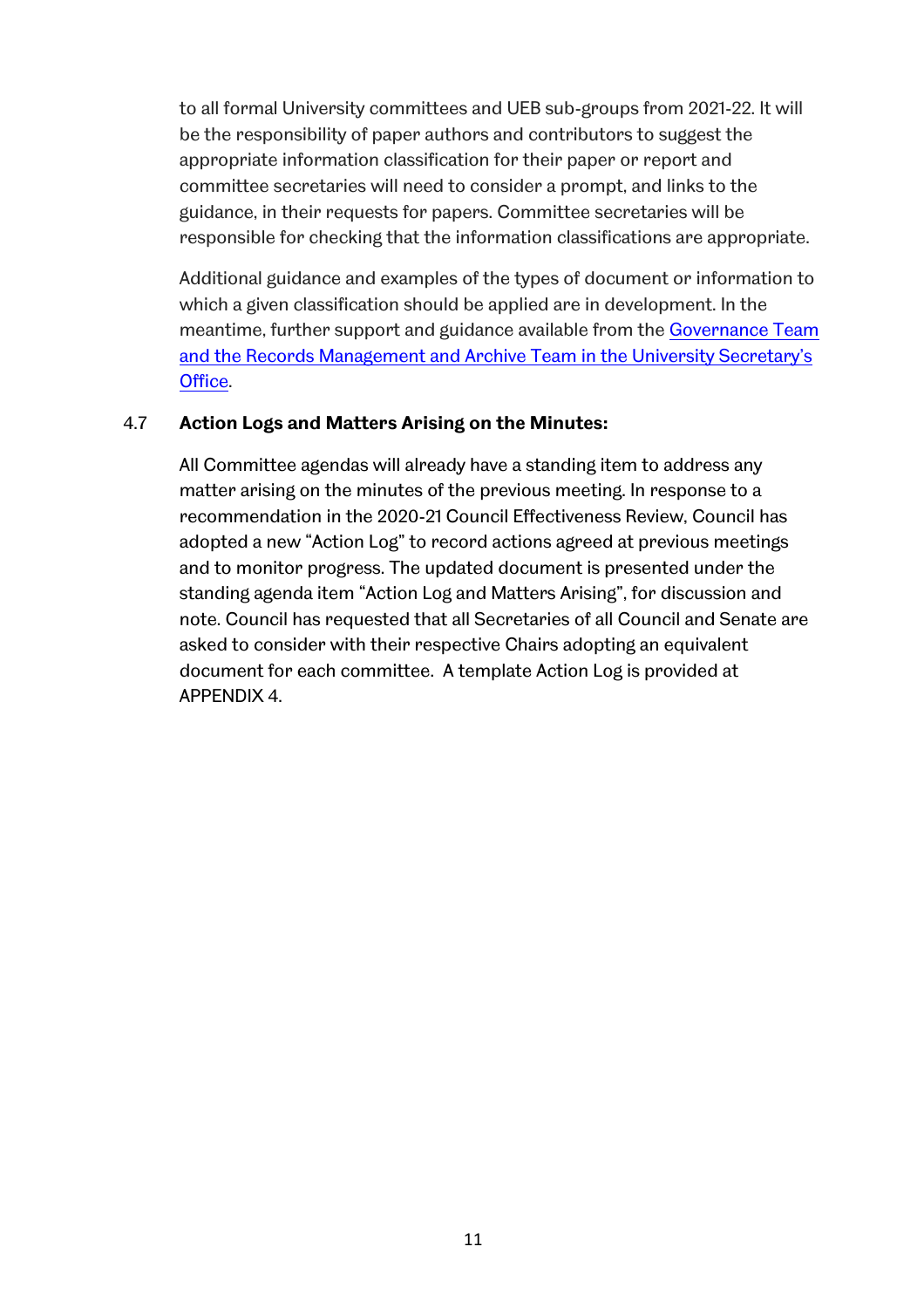# **5. Annual Review of Committee terms of reference and membership and Annual reports**

- 5.1 Committee secretaries are asked to ensure that committees review their terms of reference (downloadable from [http://www.shef.ac.uk/govern/committees\)](http://www.shef.ac.uk/govern/committees) on an annual basis, at the first meeting of the academic session, to ensure that these are fit for purpose and are still applicable, or whether there are broader institutional initiatives or strategies or action plans which have implications for the particular committee's role and therefore may need to be reflected in the terms of reference, e.g. the University Vision, Strategy Delivery Plans, Sustainability Strategy and Value for Money Strategy (see also Section 6, Equality and Diversity). This consideration should be recorded in the Minutes of the meeting and any proposed amendments submitted for approval – see below.
- 5.2 Amendments to committee terms of reference **must** remain consistent with the committee's powers and any delegated authority set out in the University Regulations and require the approval of the parent body. For committees of Senate and Council, therefore, details of the amendments proposed and the reasons for the changes should be included in the report to Senate/Council. The current terms of reference should be provided as an Appendix with the proposed amendments tracked.

**Note:** that the requirement for changes to be approved includes any substantive changes to the committee membership, i.e. those that involve the addition or removal of a category of membership or ex-officio position.

5.3 Where the committee does not already do so each sub-committee secretary is requested to consider preparing a brief annual report, on a timing which fits its cycle of business, summarising the decisions taken by that committee within its delegated powers, or recommendations made and the outcome reached where the powers are retained by Council or Senate. This report should be presented to Council or Senate, as appropriate. Please contact the Governance Team to agree when in the cycle of business, if appropriate, an annual report from the sub-committee can be presented. The report should also inform the sub-committee's annual consideration of its terms of reference, for example to confirm that the sub-committee is operating in accordance with its terms of reference/delegated authority or in highlighting where some amendment may be required.

# **PART B: CONSIDERATIONS FOR SECRETARIES AND COMMITTEES**

# **6. Equality & Diversity**

6.1 During 2017/18 Council approved a number of proposals from its Equality, Diversity & Inclusion Committee, two of which affect other committees: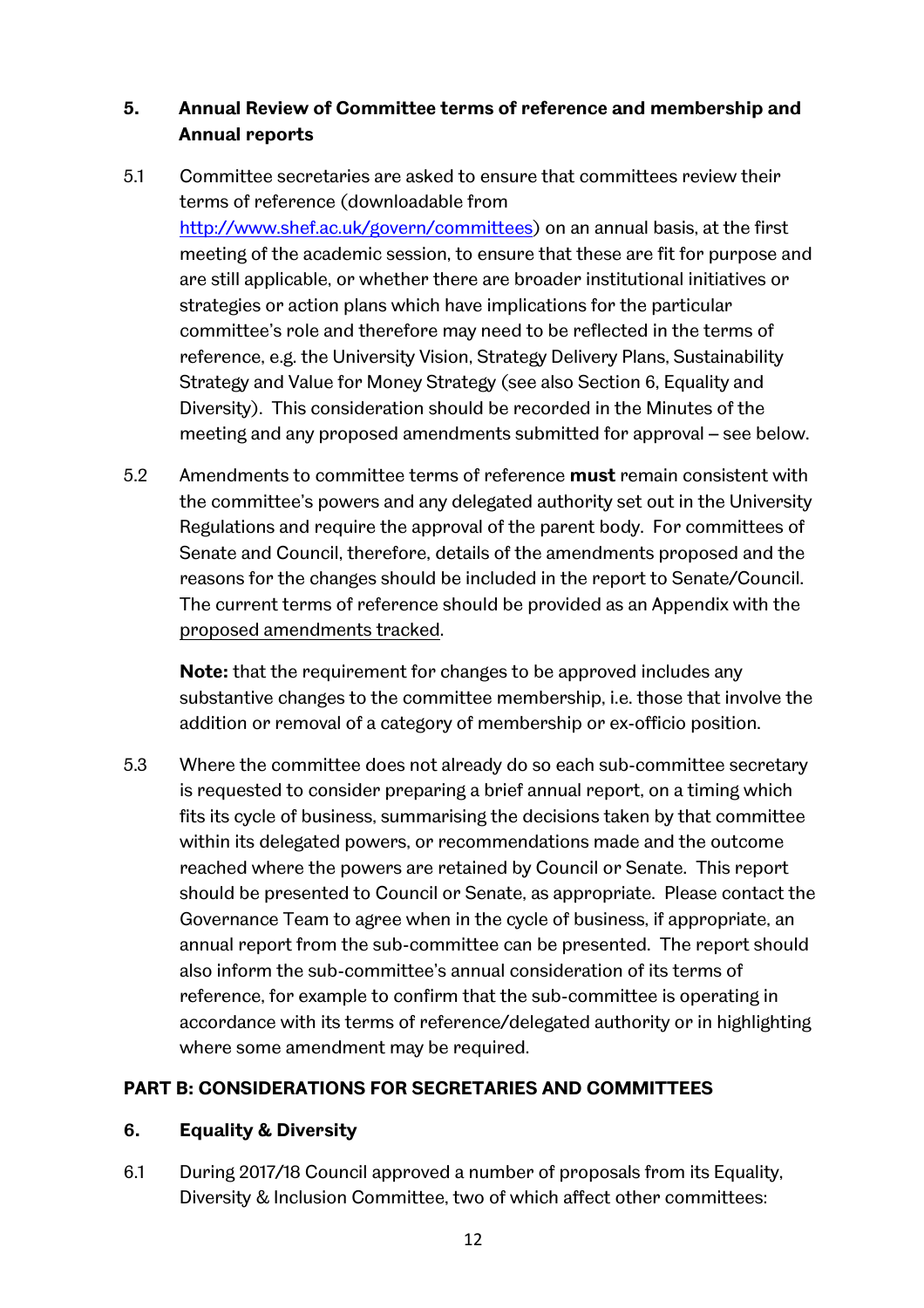### 6.1.1 Equality Impact Assessments (EIA)

Legislation requires full consideration of equality issues in any significant decision-making process. Committees should be asked to consider, at each meeting, whether any decisions or recommendations made could adversely affect staff or students on the basis of their age, disability, gender reassignment, marriage and civil partnership, pregnancy and maternity, race, religion or belief, sex, or sexual orientation. If so, the Committee should seek to identify whether any mitigating measures can be put in place to reduce impact.

Where a committee is considering a significant decision, change or policy review it may be appropriate to the proposal to include an EIA for members to take into account in their deliberations, and provide additional assurance. This is referred to in the executive summary.

#### <https://www.sheffield.ac.uk/hr/equality/eia/index>

#### 6.1.2 Terms of Reference

As part of the annual review of terms of reference (ToR) (see para 5) all Council and Senate committees should ensure their ToR include reference to how they will progress ED&I within their remit. Note that at the highest level, Council has recently approved the following additional 'primary function' under University Regulations:

"to promote equality and diversity throughout the University, including in relation to its own operation."

It is for each committee to decide how to reflect ED&I matters in its ToR, which will vary depending on the committee's remit.

Note: With effect from 2021/22 references to gendered pronouns in the Calendar and Committee terms of reference and membership have been removed. This action forms part of a broader ongoing initiative intended to promote greater diversity and inclusivity around committee memberships and participation, and in response to feedback from some committee members and advice from HR,

#### 6.1.3 Accessibility for meetings and papers

When considering the practical arrangements for committee meetings, whether they are being held virtually or face to face, committee secretaries should ensure that all members are able to access the meeting itself and participate fully in discussions. Committee secretaries will need to consider the particular requirements of their members when booking rooms, planning agendas and preparing papers. Members should be given the opportunity to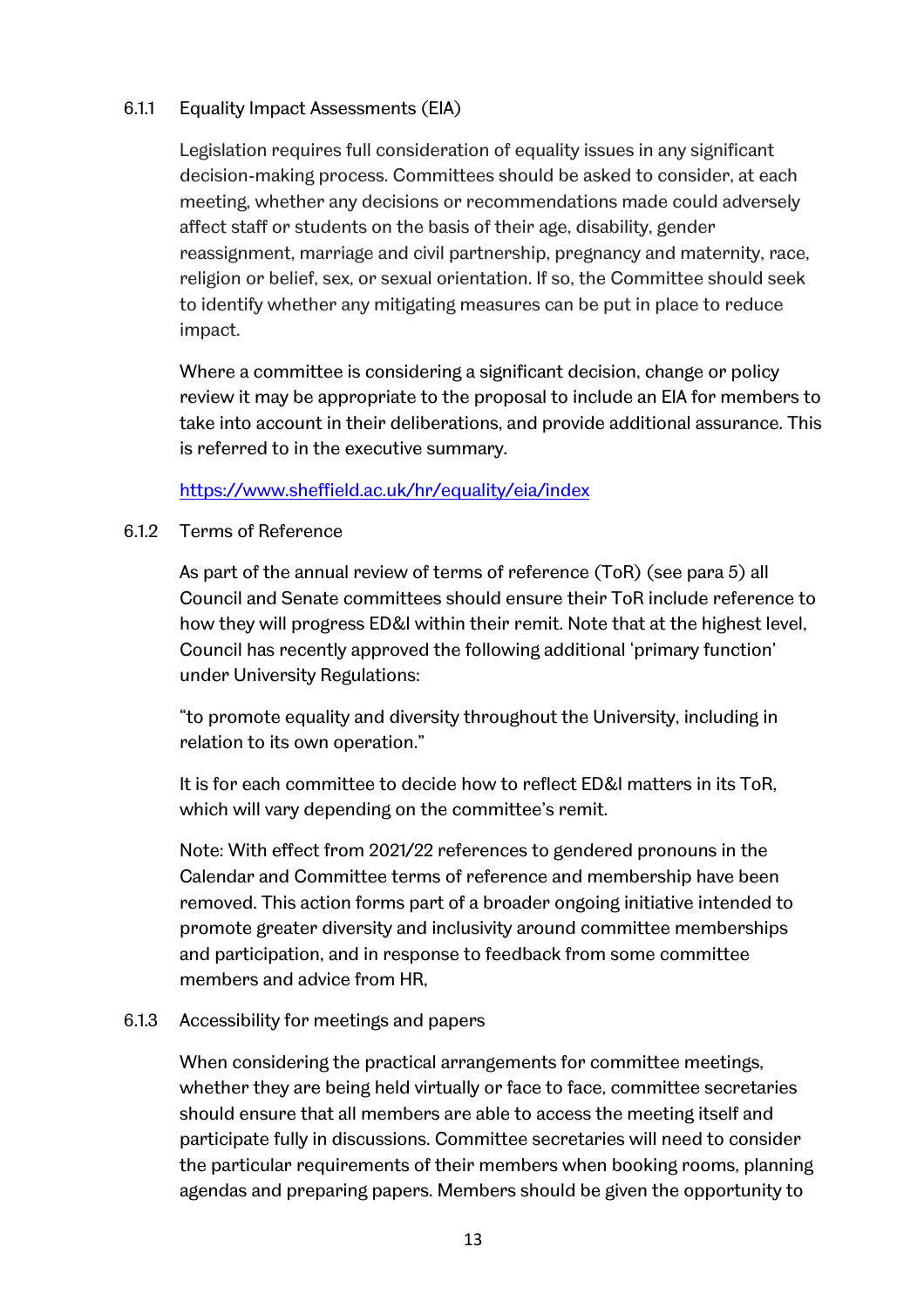highlight any requirements or issues in order that reasonably adjustments can be made where needed, particularly on induction. As a matter of routine, committee secretaries should consider including additional wording in communications to the committee, e.g. the Council Equality Diversity and Inclusion Committee has introduced the following, as standard:

*If you have any questions about the papers or the meeting arrangements, or if there is any way we can improve the accessibility of the meeting or the meeting papers, please do not hesitate to get in touch.*

In response to feedback and broader work around inclusion, led by HR, including as part of the Disability Inclusion Strategy and Action Plan, guidance has been developed to ensure increase the accessibility for all members where meetings are held virtually, and papers are provided electronically. This guidance, with links to additional information, is included as APPENDIX 5.

### **7. Reportable Events**

- 7.1 The Office for Students acts as the principal regulator for universities, including those like TUOS that are exempt charities. OfS provides a list of 'reportable' events that require notification. The full list is available in Annex A to [OfS Regulatory Notice 16](https://www.officeforstudents.org.uk/publications/regulatory-advice-16-reportable-events/) with additional guidance in Annex B.
- 7.2 If the committee is considering actions or matters that are reportable, materially affect the University's legal form and/or its ability to comply with its conditions of registration this **must** be reported by the committee Chair or Secretary to the University Secretary as soon as possible to ensure that the University is not at risk of sanction for breaching the OfS' requirements. The University Secretary's Office maintains an OfS Conditions Compliance Register which is reported to UEB and Council through the UEB Risk Review Group to facilitate monitoring of institutional compliance.

#### **8. Code of Ethics**

- 8.1 The University has established mechanisms by which informed decisions can be taken on matters relating to ethics (and the associated risks managed) within the appropriate policy or procedural context. Where appropriate, the policies and procedures referred under the University Code of Ethics should be monitored and reviewed by the committees responsible and any substantive findings or changes escalated through reports to their respective parent bodies.
- 8.2 The operation of the overarching Code of Ethics is reviewed periodically by the University Secretary's Office for report to Council via its Audit Committee.

<https://www.sheffield.ac.uk/govern/ethicscode>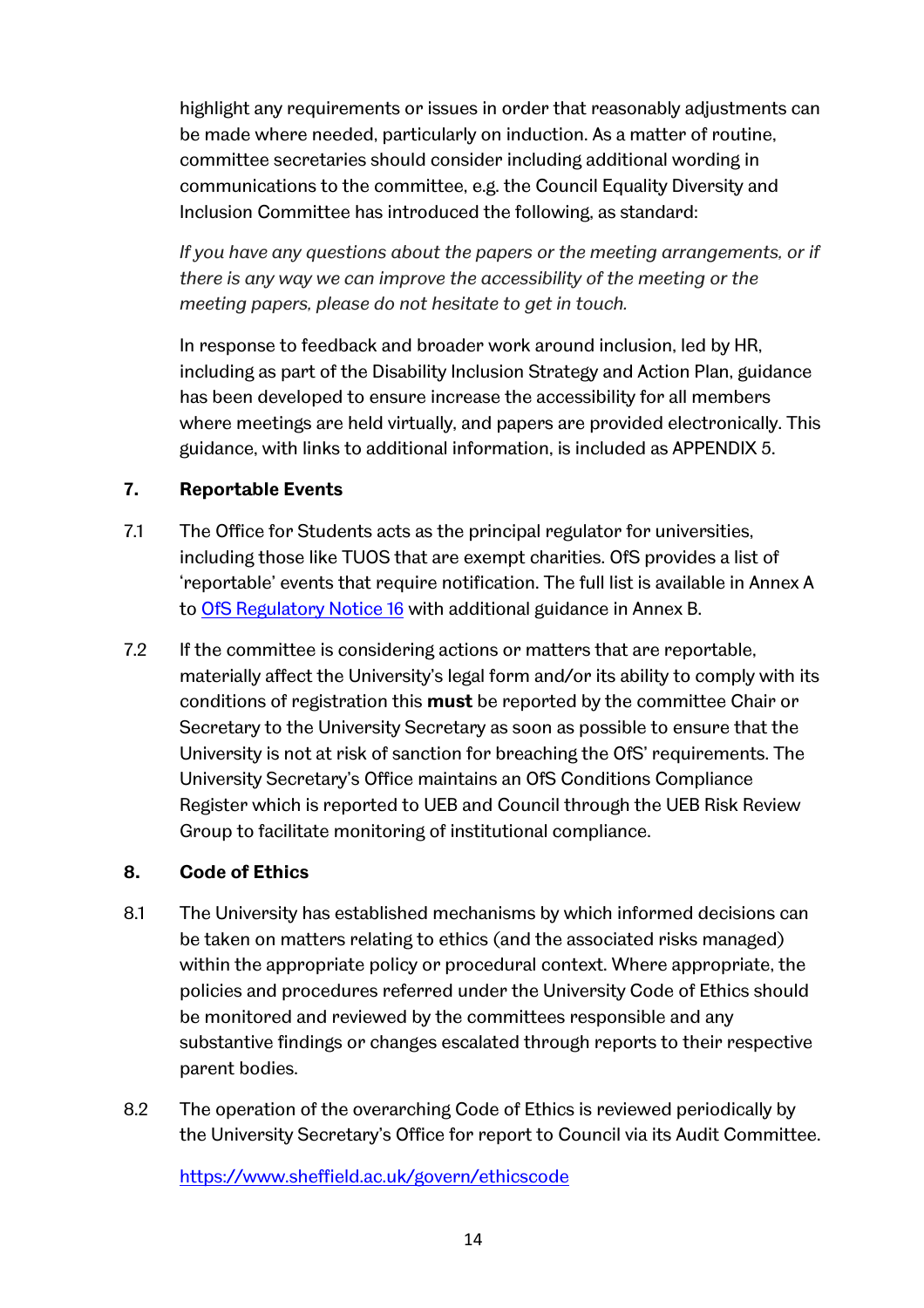## **9. Compliance and Assurance Framework**

- 9.1 In 2020, following analysis of governance and regulatory reviews elsewhere in the sector, Council agreed to the development of a Compliance and Assurance Framework to complement the existing Office for Students' Conditions Compliance Register. The Framework was developed, and is updated, on the basis of advice and information from UEB and Professional Services Directors and provides a comprehensive overview of institutional responsibilities for ensuring compliance with the full range of legal and regulatory obligations to which the University is subject and which create obligations on the Council, and how each is discharged. The Framework is reviewed and updated annually for agreement by Council and the latest version has been provided separately.
- 9.2 The breadth of responsibilities captured in the attached Framework covers the University's charitable status, and its compliance with the Office for Students' (OfS') Regulatory Framework, but importantly also covers legislation (including on areas such as the Prevent duty, bribery, public interest disclosure, tax, procurement, immigration, copyright, modern slavery, equality, employment, health and safety, freedom of information, and data protection) and other regulators duties. While the Framework is new, the content intends to record the existing arrangements for the distribution of accountabilities, making these explicit and simpler to monitor.
- 9.3 Committee Secretaries should, where applicable, work with the named individuals to ensure assurance reporting on the duties listed, in accordance with the business plans of each committee. This should mean that in each case where a statutory duty exists the appropriate assurance is sought and given. If anything is missing or incorrect, please contact Edward Smith and Kate Sullivan in the [University Secretary's Office.](https://www.sheffield.ac.uk/uso/team)

# **10. Legal advice**

10.1 If the committee considers that it requires independent external legal advice other that which may be obtained by the responsible area of the University in the usual course of business, e.g. to comply with law or regulation, then the Chair or the Secretary should contact the relevant colleague authorised to issue legal instructions and/or the University Secretary's Office to discuss their requirements and anticipated costs. Authorised personnel and USO contact details, along with additional information and guidance, are available at:

<https://www.sheffield.ac.uk/uso/legal>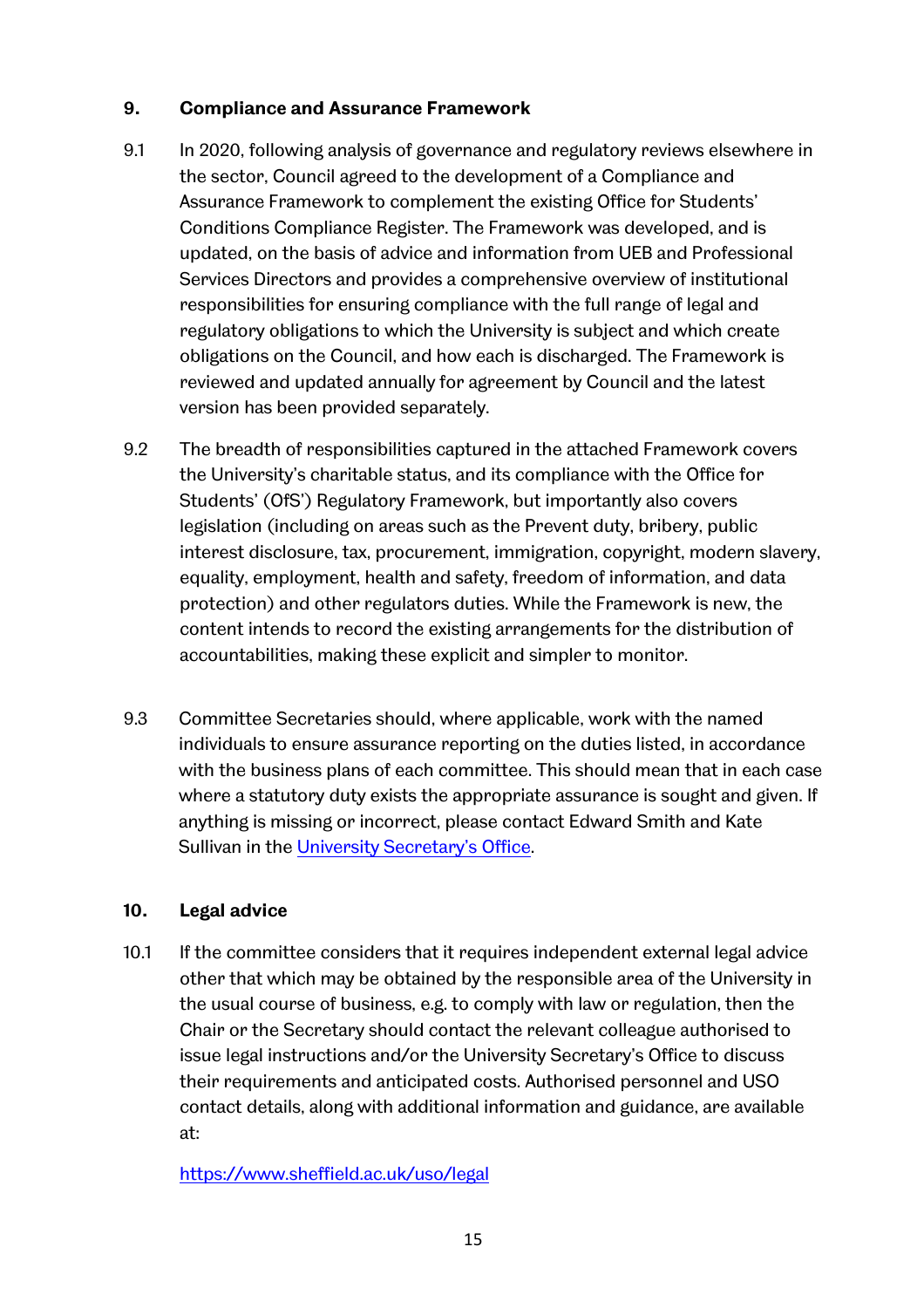## **11. Council and Senate Standing Orders**

- 11.1 In response to a recommendation from the 2020-21 Council Effectiveness Review, Council has introduced Standing Orders to more clearly explain its working practices and supplement the constitutional provisions set out in the Charter, Statutes and Regulations. The Standing Orders cover matters including membership and quoracy, meetings, order of business, agendas and papers, confidentiality and interests, conduct and decision-making and reporting. Senate has also introduced its Standing Orders which cover largely the same points. These are available to view on the [Council](https://www.sheffield.ac.uk/govern/council/councilmem) and [Senate](https://www.sheffield.ac.uk/govern/senate) web pages.
- 11.2 While individuals are NOT required to produce standing orders of their own, in the case of queries or uncertainty regarding how to approach a given matter, committee secretaries should refer to the applicable constitutional provisions and those of the standing orders for their parent body for guidance. In the case of queries please contact the University Secretary's Office.

# **12. Guidance for external committee members on the Use of Personal Electronic Devices and Email Accounts**

12.1 In 2020, the University introduced a new policy for lay members of Council and University Committees relating to the use of personal electronic devices and email accounts. This guidance was endorsed by the senior University Officers, based on legal advice and advice from the University's Data Protection Officer and IT Services. It is intended to inform members' choice and has been added to Council induction packs. It is recommended induction material for all new lay members. [The guidance is available from the Council](https://www.sheffield.ac.uk/govern/council/induct)  [Induction webpage.](https://www.sheffield.ac.uk/govern/council/induct) 

If your committee includes any external members who are not otherwise a member of Council please share this information with them. If any member requires a University account and you are unsure of how to obtain one, please contact [governance-admin@sheffield.ac.uk](mailto:governance-admin@sheffield.ac.uk) in the first instance.

#### **13. Governance Web Pages**

13.1 The Governance pages on the [University of Secretary's Office website](https://www.sheffield.ac.uk/uso) contain a range of information and reference material about the University's governance and management arrangements and related policies and procedures, and further information about regulation and compliance. The USO is in the process of developing a dedicated committee secretaries "hub" to act as a single point of reference and to signpost useful material.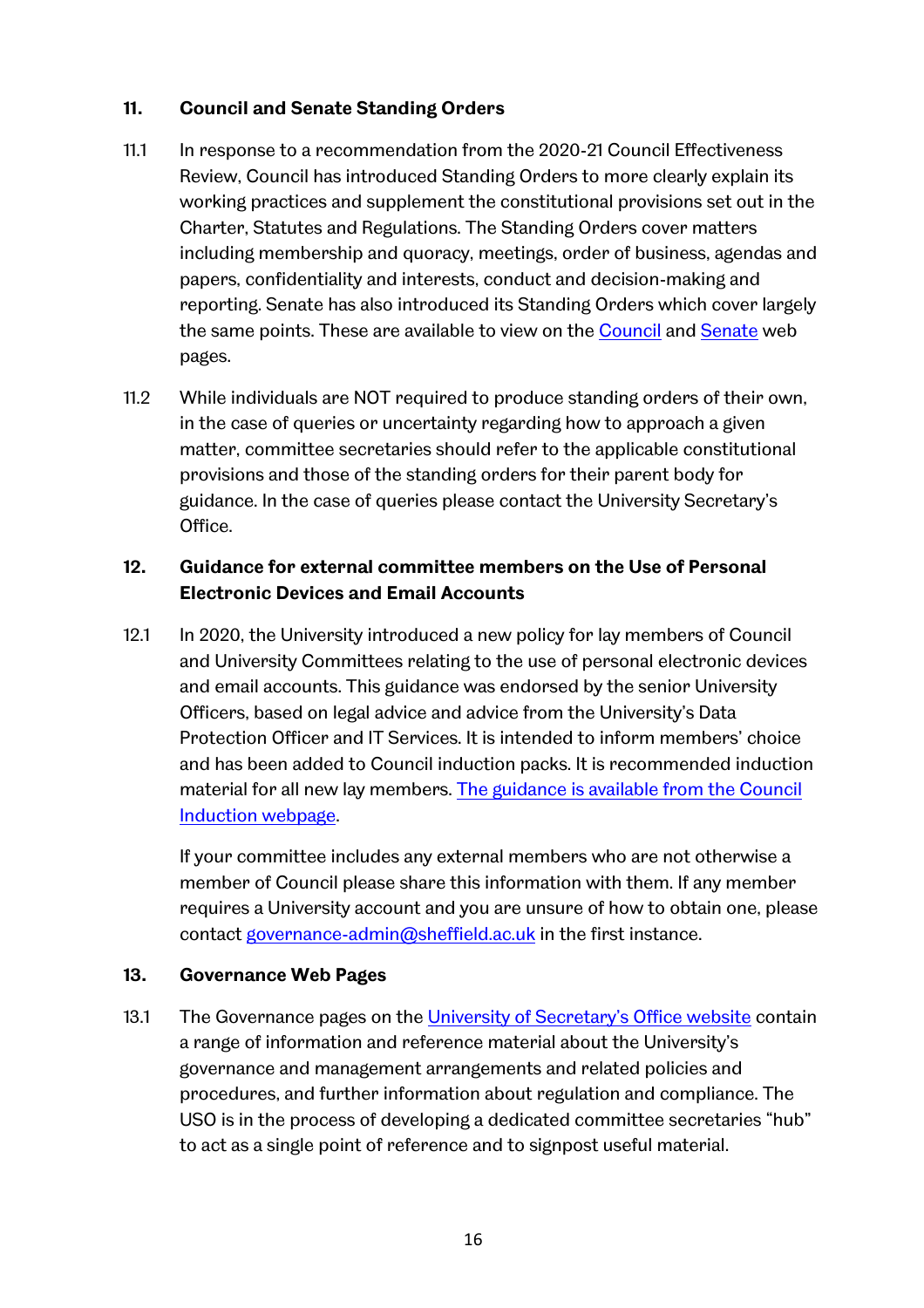13.2 The [Governance Documents](https://www.sheffield.ac.uk/govern/documents) pages list a range of key institutional and regulatory policies, procedures and general information, much of which may be of use to committee secretaries in the course of their role.

# **PART C: PRACTICAL MATTERS**

### **14. Virtual or In Person meetings**

14.1 The 2020-21 Council Effectiveness Review included the recommendation that *Council should reflect on the changes to its practices necessitated by COVID-19 and determine which, if any, it wishes to continue or adapt on a longer term basis. In particular, Council should consider the format of and frequency of its meetings.*

Committees should similarly reflect on whether previously normal practices could be changed or enhanced on the basis of lessons learned during the period of remote working and virtual meetings. In particular, Council has agreed to pilot holding two of its formal business meetings virtually, e.g. to maximise attendance and reduce travel time.

### 14.2 In addition, the University's [guiding principles on hybrid working](https://docs.google.com/document/d/1lYprhm4iq6jXaVHfni37i3MJK_vXf7JLUezhcfDgfcg/edit) state that:

- Formal University Committees and Groups are likely to meet in a hybrid pattern, with some meetings wholly on line and others wholly in person, depending on the annual cycle of business and the need to induct new members. The University Secretary's Office will work with Chairs and Secretaries to determine the calendar of meetings and which will be online or in person.
- It will be for each manager/chair and team to determine how and when other internal meetings should be undertaken and for these arrangements to be shared and widely known within the team and participants.
- The importance of team collaboration and bonding should be considered in determining the approach, i.e. online or in person.
- 14.3 Committee Secretaries should liaise with their Chair, in the first instance, to agree the approach that they will take, recognising that circumstances and specific requirements may change during the year. While the University is maintaining social distance requirements, committee secretaries should ensure that any rooms booked for face to face meetings can accommodate all attendees within their reduced capacity.
- 14.4 In order to ensure that the Almanac of University Committees and associated Almanac Google Calendar are up to date, committee secretaries should advise the University Secretary's Office (via [governance-admin@sheffield.ac.uk\)](mailto:governance-admin@sheffield.ac.uk) of any meetings that will be held virtually. This will also enable any pre-booked rooms to be released if they are no longer required.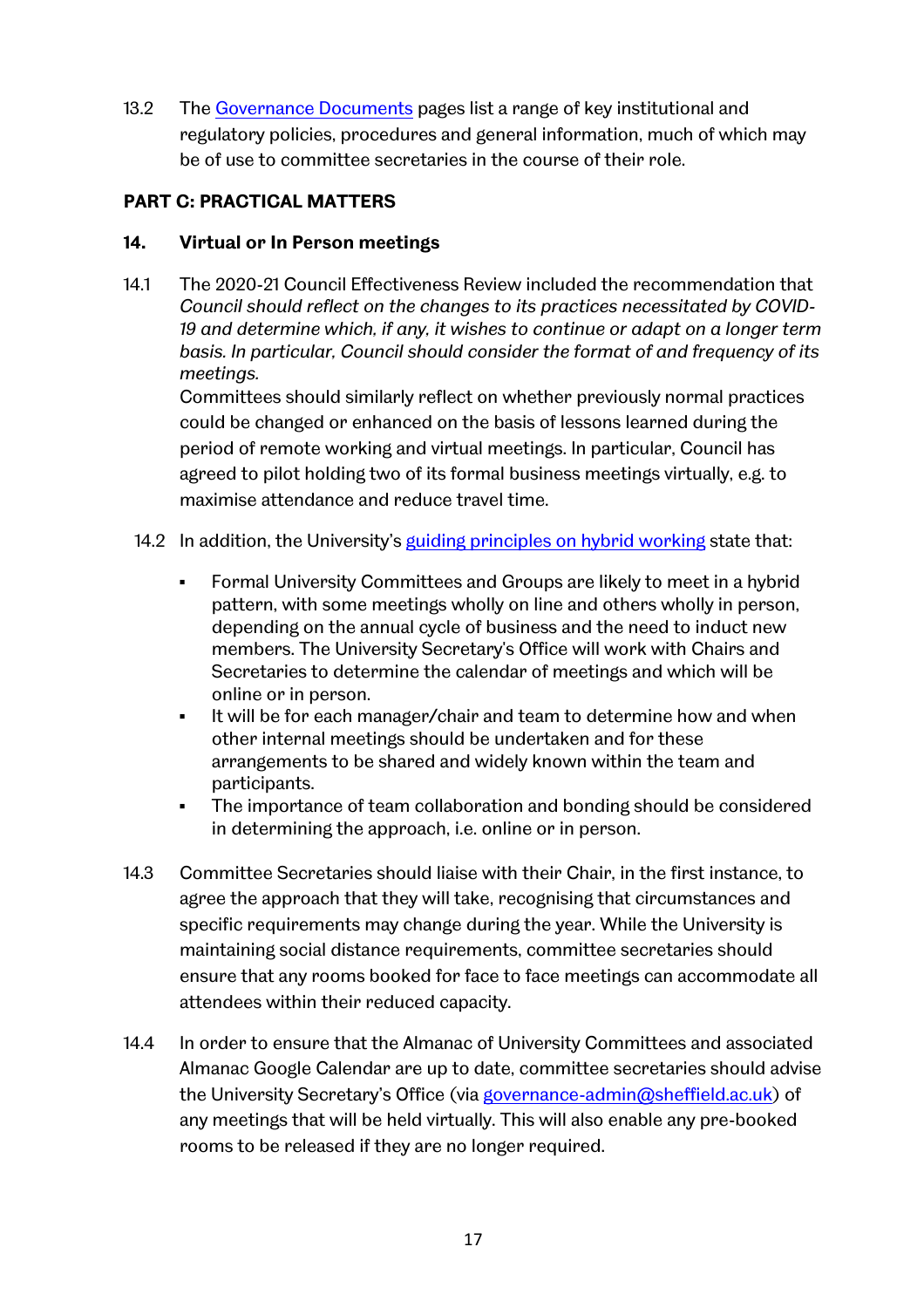14.5 In planning meetings during a period of ongoing relative uncertainty, committee secretaries should have regard to the latest available guidance regarding campus based activity. The latest [Health and Safety Guidance](https://drive.google.com/file/d/14LOaQhVkzCb4A_Yk6uV-DpldMbh5ibeN/view)  [regarding face to face meetings](https://drive.google.com/file/d/14LOaQhVkzCb4A_Yk6uV-DpldMbh5ibeN/view) is available via Google Drive. In the case of any queries please contact Health & Safety for further advice.

#### **15. University Secretary's attendance at sub-committee meetings**

- 15.1 In its response to a previous effectiveness review, Council agreed that more regular attendance by the University Secretary at meetings of subcommittees would be beneficial, and with this in mind, the sub-committee details on the Governance web pages include the University Secretary as 'in attendance' (though in most cases this will be occasional rather than routine). The University Secretary's Executive Assistant, will be in touch in advance of meetings he would like to attend to make the necessary arrangements.
- 15.2 To support the University Secretary in maintaining effective oversight of the sub-committees on behalf of Council, you are asked to include him on the circulation list for sub-committee agenda and papers as well as any other information routinely provided to committee sub-members.

#### **16. Content and maintenance of minute books**

16.1 The responsibility for maintaining Minute Books for the following committees rests with individual committee secretaries:

Council Audit Committee

Council Equality, Diversity and Inclusion Committee

Council Estates Committee

Council Finance Committee

Council Nominations Committee

Council Senior Remuneration Committee

Honorary Degrees Committee

Military Education Committee

Research Ethics Committee

Senate Academic Assurance Committee

Senate Budget Committee

Senate Learning and Teaching Committee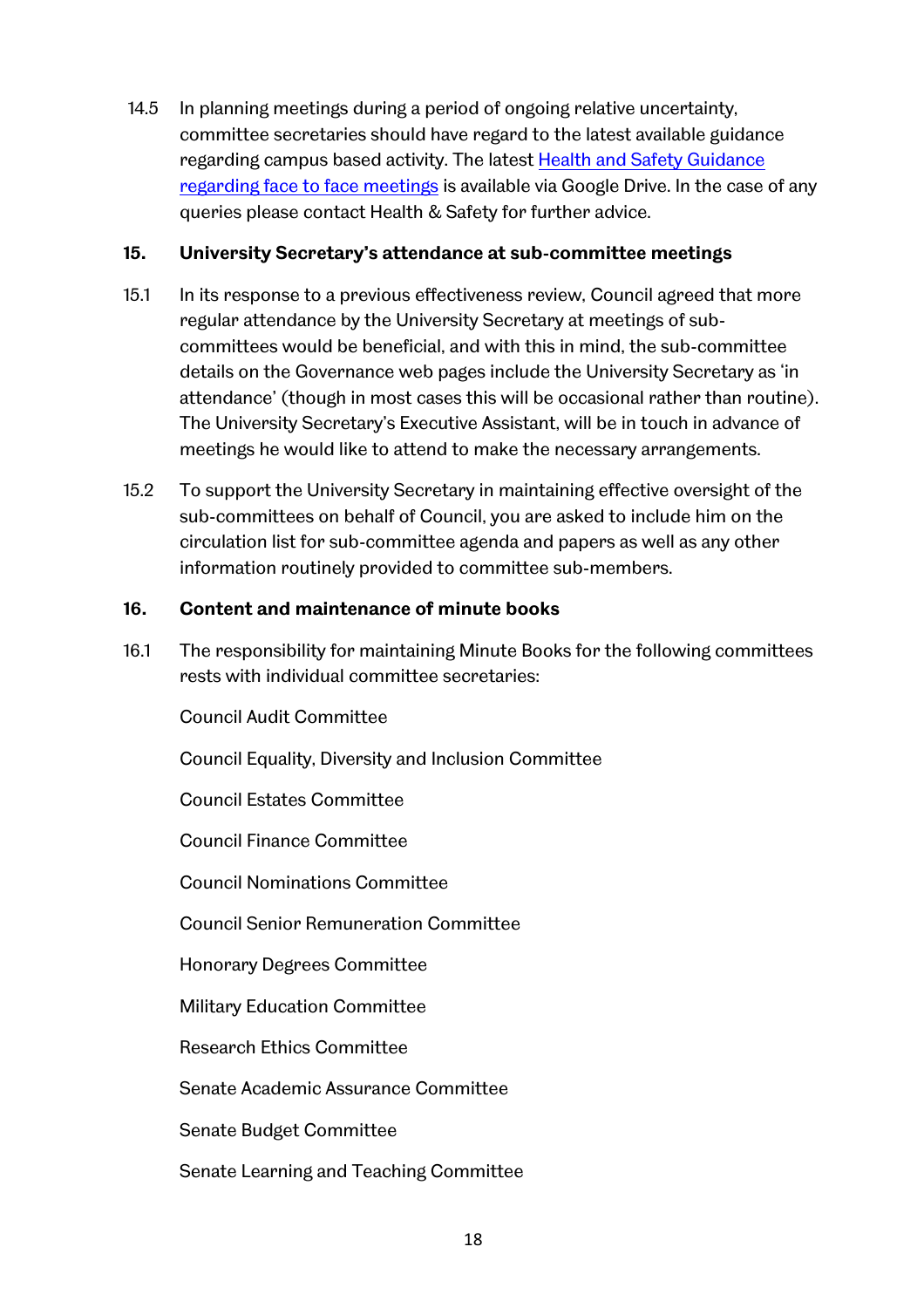### Senate Research and Innovation Committee

Senate Nominations Committee

- 16.2 The binding of Minute Books for permanent archive purposes is co-ordinated by the University Secretary's Office (contact: Kathryn Clements, [governance](mailto:kathryn.clements@sheffield.ac.uk)[admin@sheffield.ac.uk;](mailto:kathryn.clements@sheffield.ac.uk) ext 21716).
- 16.3 Minute Books should comprise, in chronological order, the signed Minutes of meetings of the Committee, to which should be appended all papers received by the Committee (including tabled papers and papers from second and subsequent circulations). Despite the requirement to operate on a largely remote/virtual basis from March 2020, Minute Books must still be compiled for all meetings of all committees, including signed copies of each set of minutes. As part of a broader project, consideration is being given to digital archiving of committee records to replace Minute Books and further details will be provided when this has progressed sufficiently.
- 16.3.1 Minutes
	- (a) Minutes should be copied double-sided on grey paper. They should not be stapled or clipped.

#### 16.3.2 Appendices to Minutes

- (a) Each paper received by the committee (including any tabled papers or papers issued in second or subsequent circulations) should be appended to the Minutes. Appendices should be double-sided, and should not be stapled or clipped.
- (b) Each Appendix should be clearly marked, at the top right of each right hand (recto) page, with its alphabetic reference.
- 16.3.3 Minute Books
	- (a) Minutes and their Appendices should be filed, in chronological order, in a temporary binder.
	- (b) The Minute Book may be taken to each meeting of the Committee by the Secretary. If the Minute Book is very large, and the venue for the meeting is not close, the grey copy of the Minutes can be used on its own.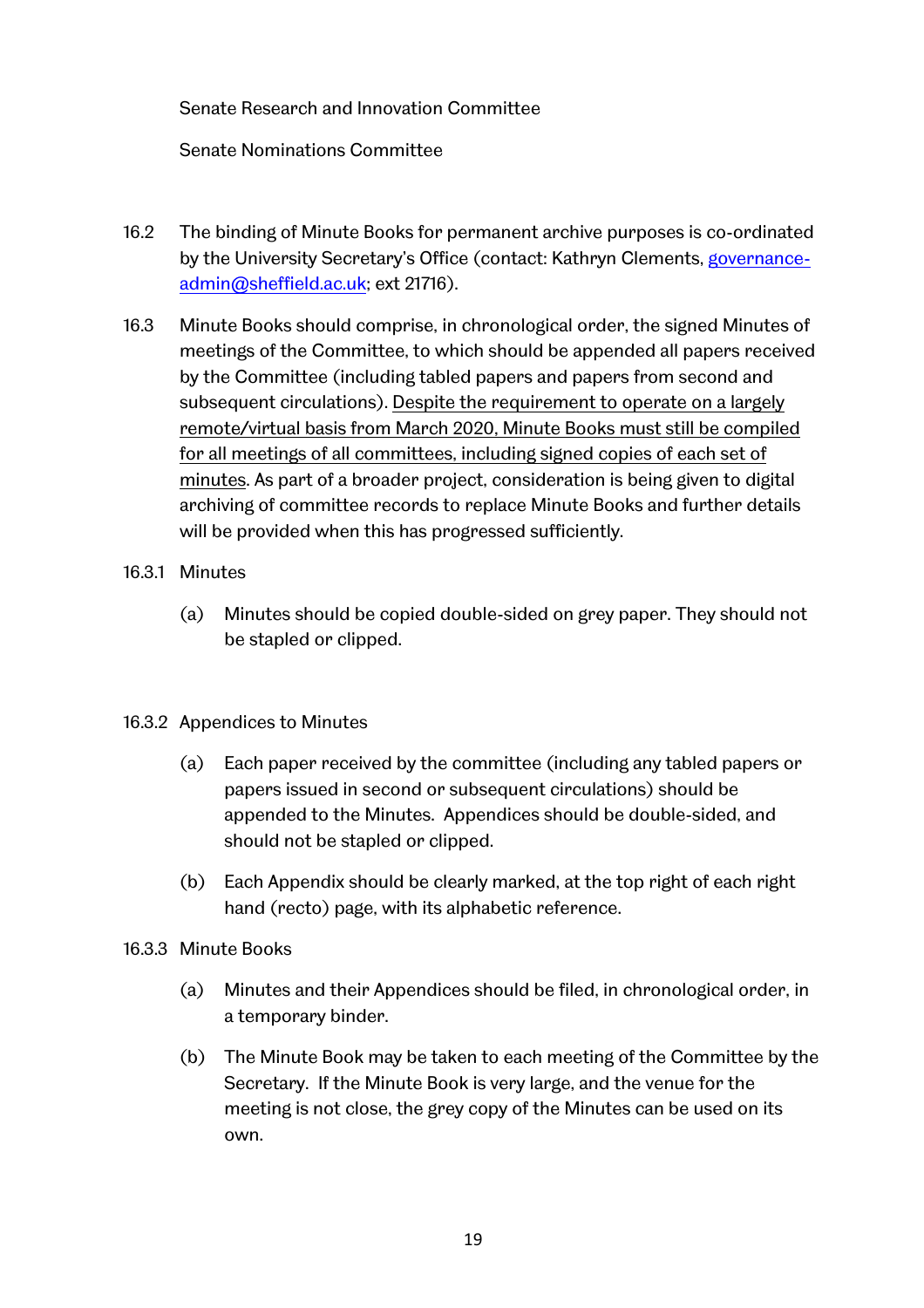- (c) When the temporary binder is full (5-6cm thick), the contents should be checked for completeness, order and referencing and forwarded to Kathryn Clements in the University Secretary's Office for permanent binding.
- 16.4 Archive Minute Books
- 16.4.1 The University Secretary's Office will arrange for Minute Books to be bound and deposited in the Library. Please note that USO's role is essentially a coordinating one, and that **responsibility for the content, order and referencing of Minute Books rests with individual committee secretaries**.
- 16.5 Checklist

Many aspects of the compilation and maintenance of temporary Minute books can, and should, form part of the normal preparation for and follow-up to Committee meetings (e.g. when writing minutes or preparing committee papers), and should not be seen as tasks to be completed at a later stage.

16.6 Further guidance and information can be obtained from Kathryn Clements [\(governance-admin@sheffield.ac.uk;](mailto:kathryn.clements@sheffield.ac.uk) ext 21716).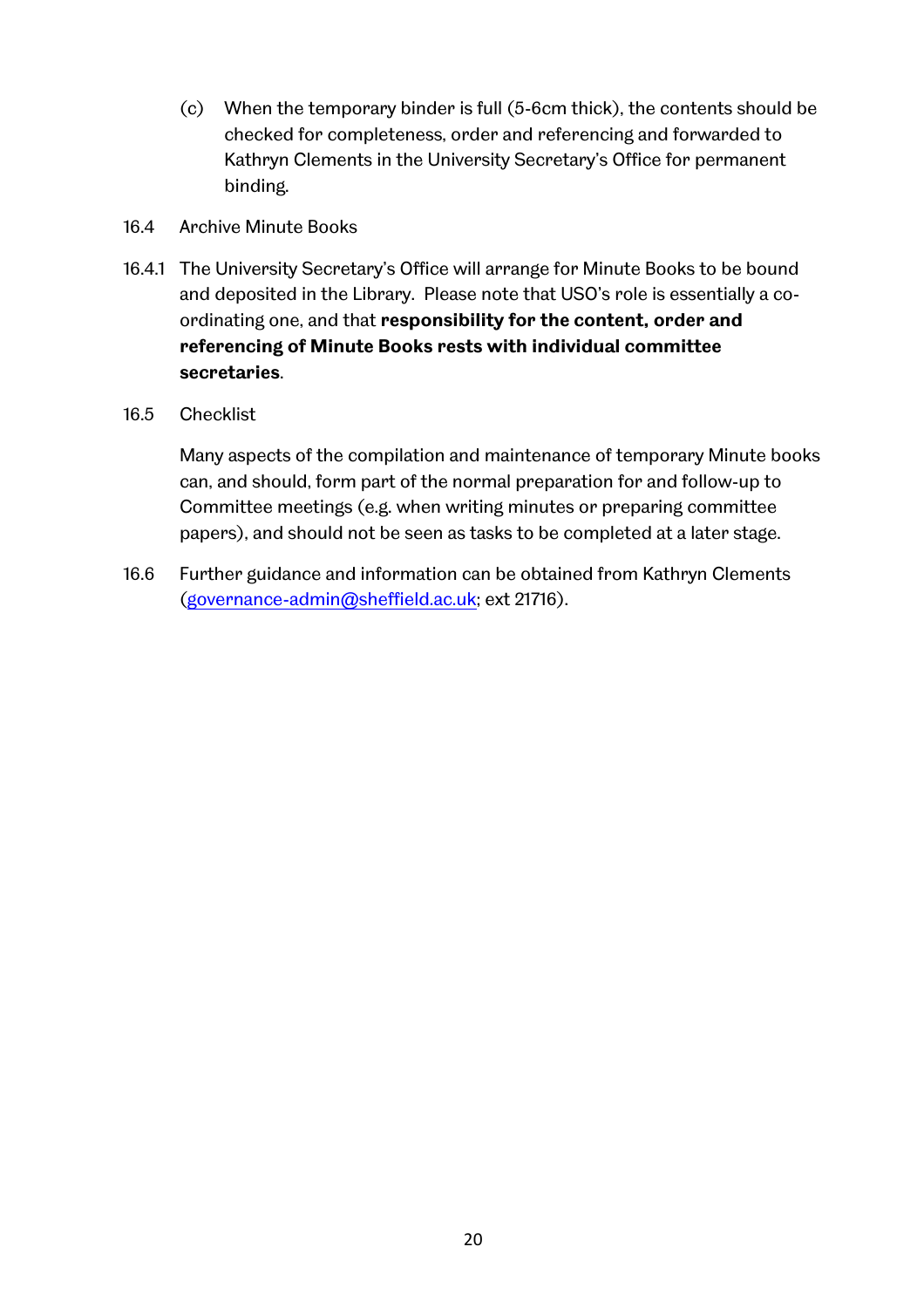# **17. Annual review of committee membership**

- 17.1 Details of the terms of reference and membership of University committees can be found on the web at [http://www.shef.ac.uk/govern/committees.](http://www.shef.ac.uk/govern/committees)
- 17.2 An annual review of committee membership is coordinated each year by the University Secretary's Office. Committee secretaries will receive full details of the 2021-22 review in the Autumn, including additional measures to increase the diversity of the University's committee memberships, but may at this stage wish to note the main elements of the provisional annual schedule, as follows:

| <b>Timing</b> | <b>Activity</b>                                                                                                                                                                                                                                                                                                          | <b>Deadline</b> |
|---------------|--------------------------------------------------------------------------------------------------------------------------------------------------------------------------------------------------------------------------------------------------------------------------------------------------------------------------|-----------------|
| January       | University Secretary's Office<br>(USO) liaises with committee<br>secretaries to:                                                                                                                                                                                                                                         | End of February |
|               | check membership details,<br>including information on<br>anticipated vacancies, and<br>provide person specifications<br>for those vacancies.<br>submit details of other changes<br>to the membership of their<br>committees (i.e. those not<br>relating to Senate/Council<br>representation).                            |                 |
| Mid-March     | <b>USO circulates Call for</b><br>Expressions of Interest in<br>serving on University<br>committees to all members of<br>staff.                                                                                                                                                                                          | End of April    |
| End of April  | USO supplies details of<br>expressions of interest received<br>and requests committee<br>secretaries to liaise with their<br>Chairs to bring forward<br>recommendations for the<br>appointment to vacancies of<br>new representatives of the<br>Senate/Council or the re-<br>appointment of existing<br>representatives. | Mid-May         |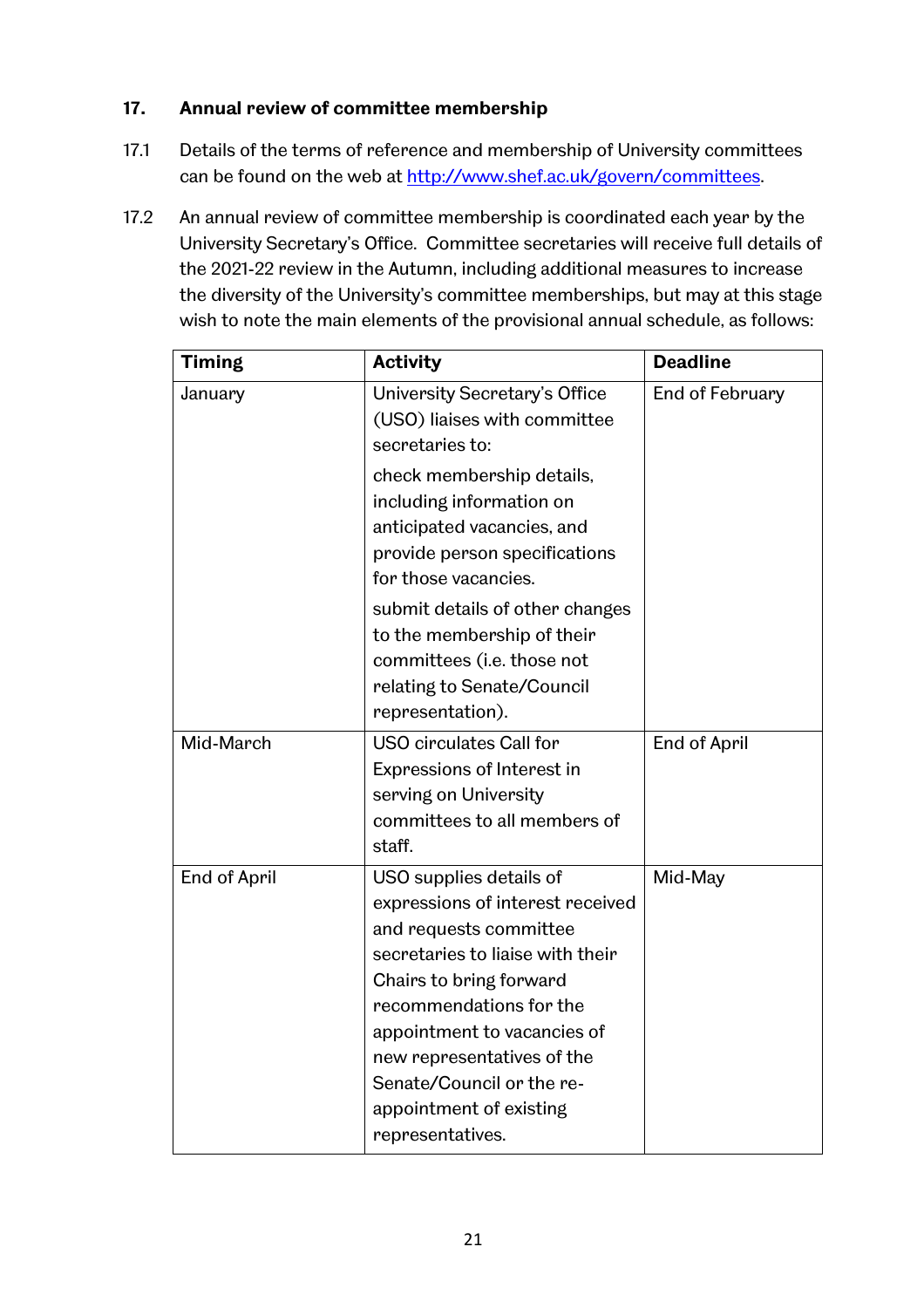| May/June    | <b>Senate Nominations Committee</b> |  |
|-------------|-------------------------------------|--|
|             | meets to agree                      |  |
|             | recommendations concerning          |  |
|             | Senate representation on            |  |
|             | committees and sub-                 |  |
|             | committees, for approval by the     |  |
|             | Senate in June.                     |  |
| June        | <b>Council Nominations</b>          |  |
|             | Committee meets to agree            |  |
|             | recommendations concerning          |  |
|             | Council representation on           |  |
|             | committees and sub-                 |  |
|             | committees, for approval by the     |  |
|             | Council in July.                    |  |
| June/July   | USO issues letters of               |  |
|             | appointment and re-                 |  |
|             | appointment in respect of           |  |
|             | <b>Council and Senate</b>           |  |
|             | representatives on committees.      |  |
| July/August | Updated committee                   |  |
|             | membership details published        |  |
|             | on web.                             |  |
| August      | Committee secretaries provide       |  |
|             | details of meeting dates etc to     |  |
|             | committee members.                  |  |
|             |                                     |  |

17.3 Committee Secretaries are asked to notify any changes to committee membership arising outside the annual review to Kathryn Clements in the University Secretary's Office [\(governance-admin@sheffield.ac.uk\)](mailto:kathryn.clements@sheffield.ac.uk).

#### **18. Almanac of meetings**

- 18.1 The preparation and publication of the Almanac of meetings of central University committees (not Faculty committees) is co-ordinated annually by the University Secretary's Office. This process includes the initial booking of rooms (where specified), but not catering and AV arrangements, which are the responsibility of individual committee secretaries.
- 18.2 For committees where the University Secretary's Office make the initial bookings: Committee secretaries will be asked to confirm the dates/times of meetings in 2021-22 by early May 2021, as well as to provide an indication of the preferred venue and number of members normally attending. Details of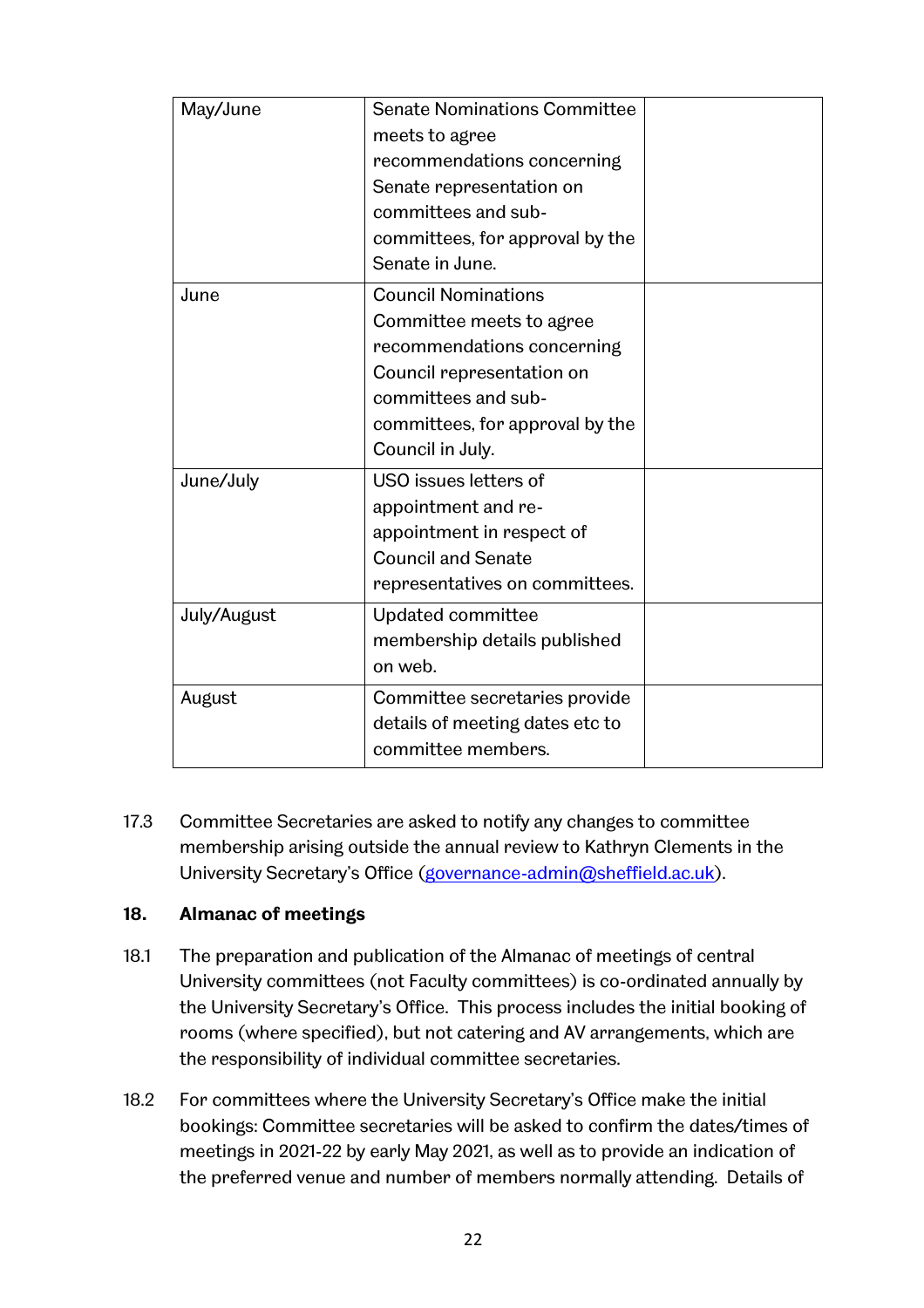the rooms booked will be notified to Committee Secretaries in July/August and then published on the Almanac Google Calendar [\(https://www.sheffield.ac.uk/govern/committees/almanac\)](https://www.sheffield.ac.uk/govern/committees/almanac).

For all other committees:

Committee secretaries will be asked to confirm the dates/times of meetings in 2021-22 by early May 2021, and then make the relevant room bookings and confirm venues with the University Secretary's Office by June 2021.

### **19. Parking for lay members**

### 19.1 **Lay member parking provision**

The University Secretary's Office are currently liaising with Parking Services regarding the provision of lay member parking for 2021-22.

With parking on campus more limited than usual this year, lay members of central University committees are being asked to use Durham Road Car Park as a rule when attending committee meetings. Parking Services are currently working on a system for use of Durham Road Car Park which would enable these lay members to park for free on days of committee meetings using a follow-on ticket system (see 19.3). Further information to follow in due course.

# 19.2 **Responsibility for making parking reservations**

(a) Parking for Chair of Council, Treasurer and Pro-Chancellor's

The University Secretary's Office will continue to reserve spaces on the Crescent for the Chair of Council, the Treasurer, the Pro-Chancellor's and several other specified senior lay members attending central University committee meetings (according to meeting details confirmed in the Almanac). However, please note that prior to each committee meeting, it is the responsibility of each committee secretary to keep the Firth Court porters informed of any changes throughout the year (e.g. changes to meeting dates or when a space is no longer needed and can be released).

(b) Parking for other lay members

Unless otherwise indicated, all other lay members of central University Committees should park in Durham Road Car Park. The University Secretary's Office (USO) will liaise with Parking Services at the beginning of the academic year with details of expected parking needs (according to meeting details confirmed in the Almanac and lay members noted on central University committee membership documents). The USO will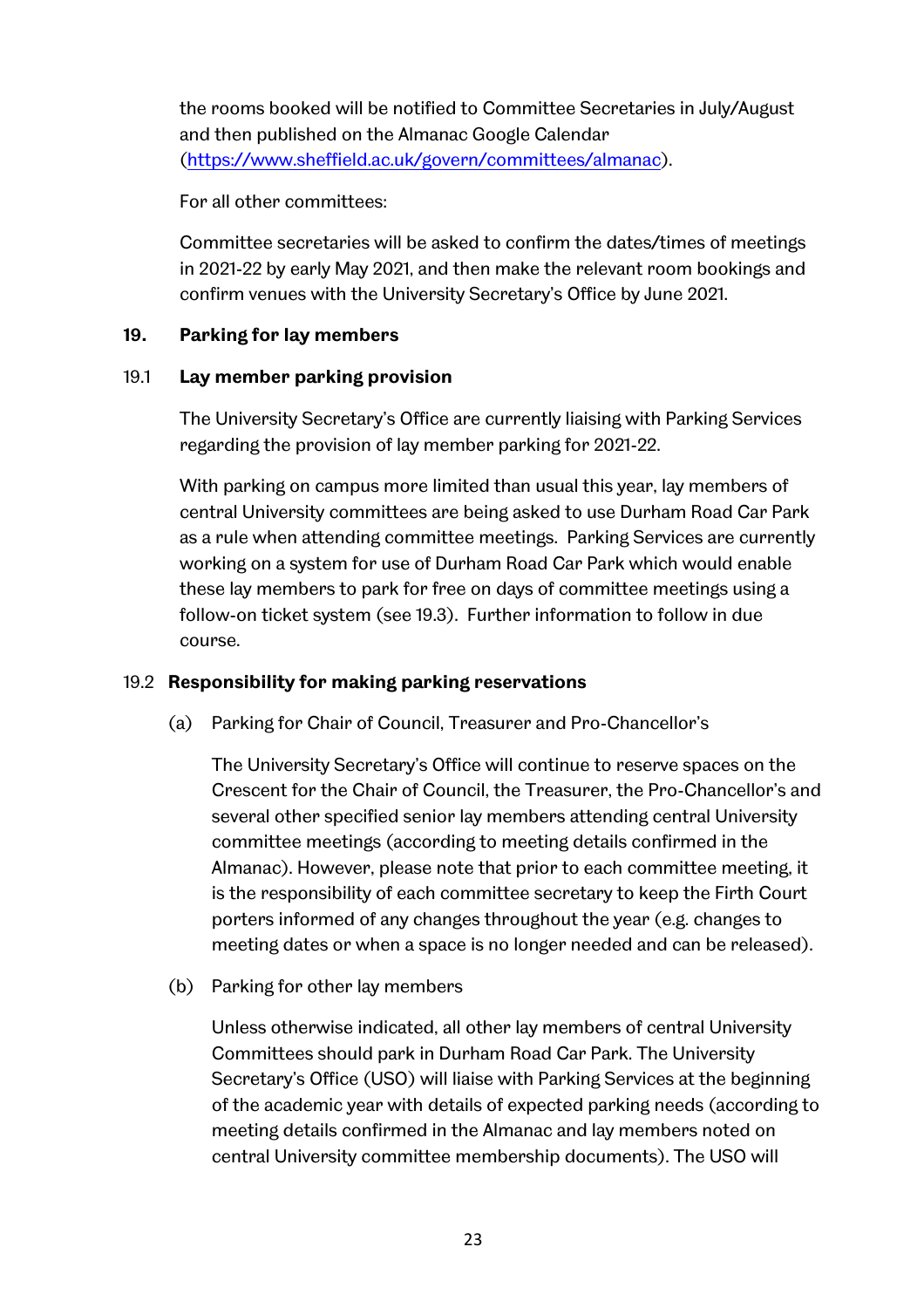subsequently liaise with relevant committee secretaries to provide further information and guidance.

## 19.3 **Lay member follow-on ticket system (Durham Road Car Park)**

The proposed follow-on ticket system for lay members to park for free at Durham Road Car Park will require Parking Services to be provided with the car registrations of the relevant lay members. The University Secretary's Office (USO) will contact lay members of central University committees at the beginning of the academic year to request this information. Please note that it will subsequently be the responsibility of individual committee secretaries to make sure that the USO (via [governance-admin@sheffield.ac.uk\)](mailto:governance-admin@sheffield.ac.uk) are kept updated with any changes.

David Swinn Head of Governance University Secretary's Office

September 2021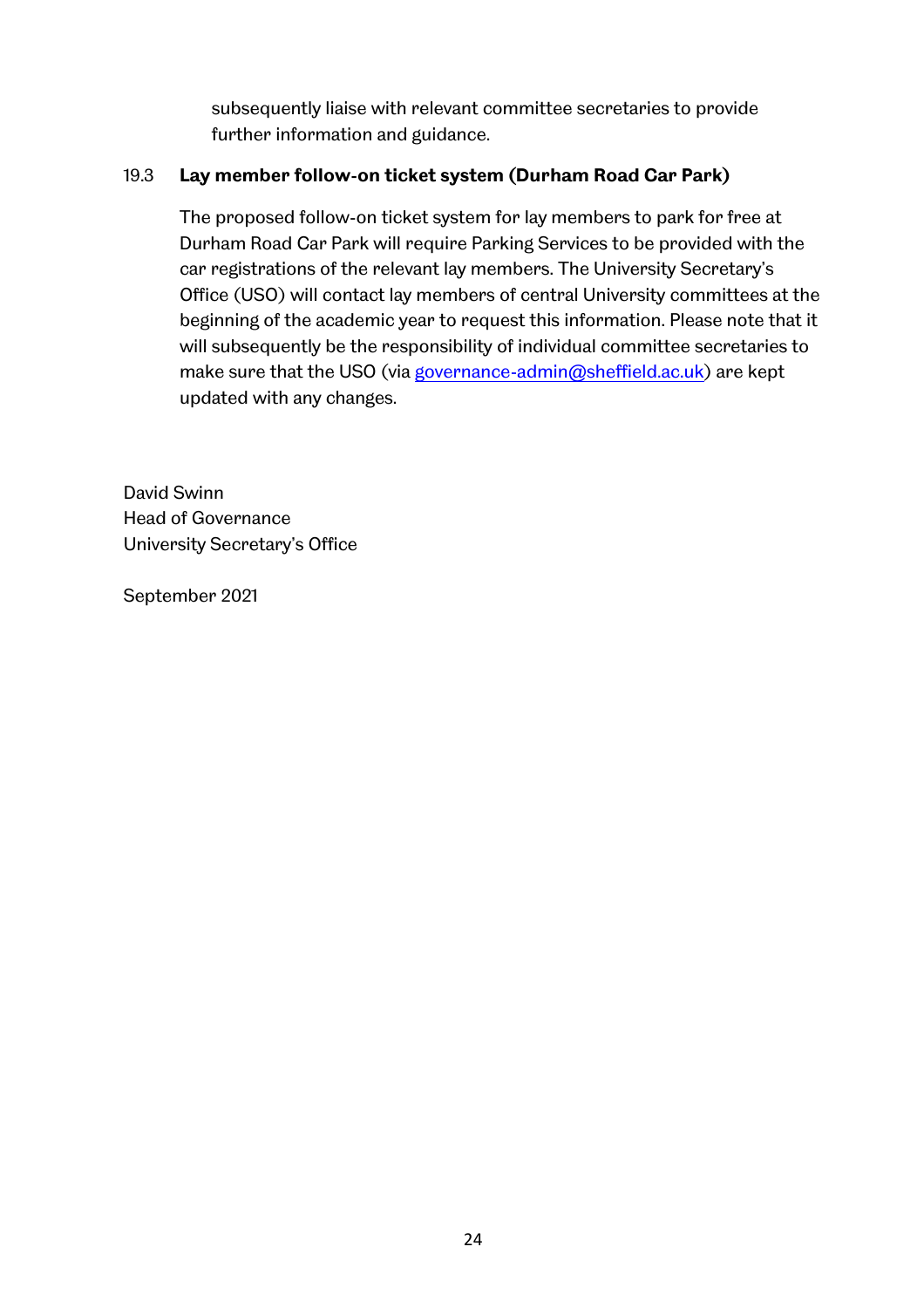# **APPENDIX 1**

# **Executive Summary template**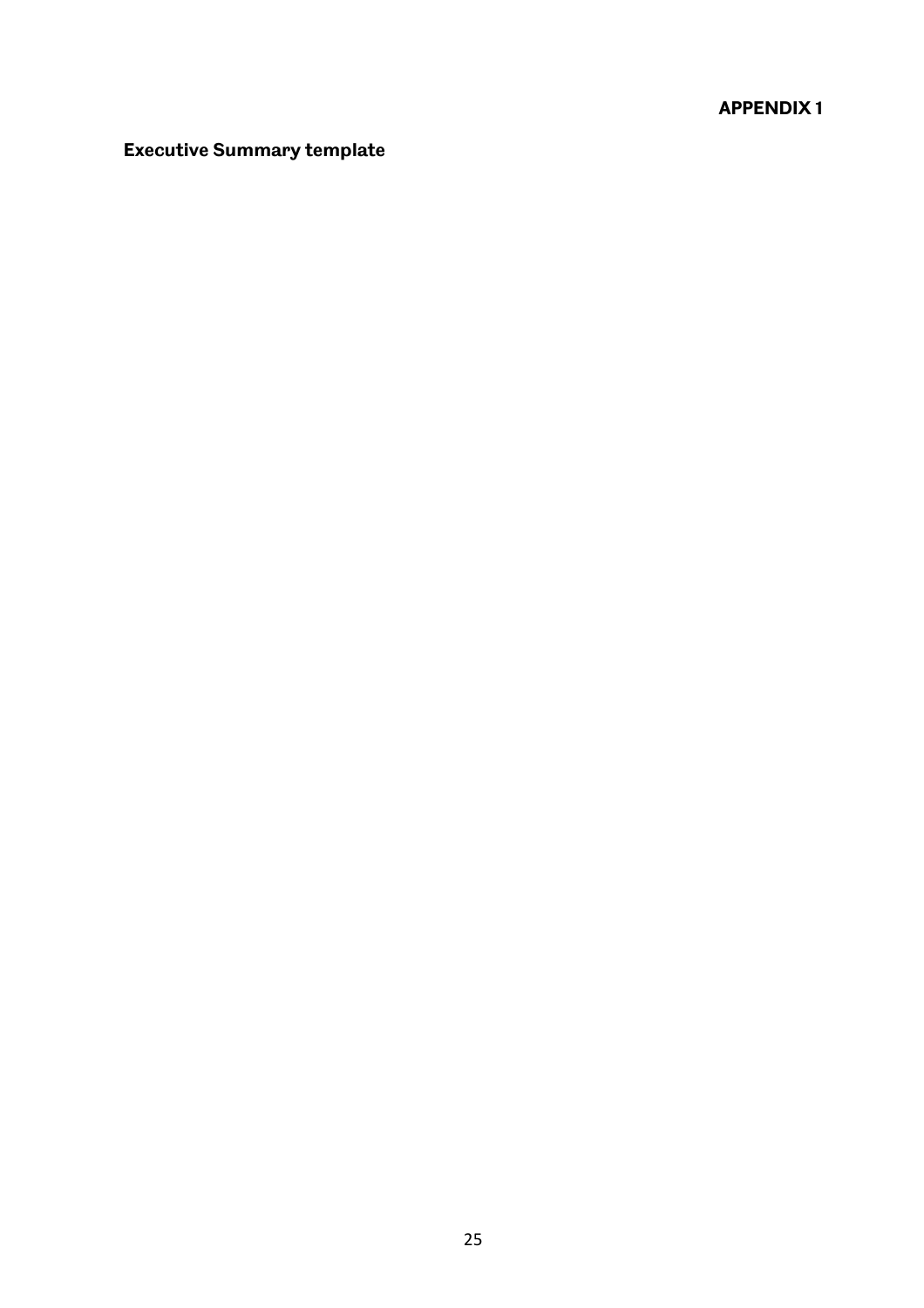

The University  $\overline{Of}$ Sheffield.

Executive Summary Of Business For Council.

### **General notes on completion:**

Each paper or sub-committee report for Council needs an Executive Summary cover sheet.

A blank template can be downloaded from the [Governance web pages.](https://www.sheffield.ac.uk/govern/council)

The Title, Author, Strategic Context, Summary, Information Classification and Recommendation sections of the template must be completed.

Other sections should be completed if relevant. Otherwise, insert 'n/a'.

The completed form should not exceed two sides of paper.

If you have any queries about completing the form, please contact:

David Swinn [\(d.swinn@sheffield.ac.uk;](mailto:d.swinn@sheffield.ac.uk) ext 21213), *or*

Kathryn Clements [\(governance-admin@sheffield.ac.uk;](mailto:governance-admin@sheffield.ac.uk) ext 21716).

| <b>Title</b>             | Insert the title of the paper, which should match that of the<br>paper itself                                                                                                                                                                            |  |  |  |  |
|--------------------------|----------------------------------------------------------------------------------------------------------------------------------------------------------------------------------------------------------------------------------------------------------|--|--|--|--|
| Author                   | Insert the author's name and job title, telephone number and<br>email address                                                                                                                                                                            |  |  |  |  |
|                          | (T)<br>(E)                                                                                                                                                                                                                                               |  |  |  |  |
| Date                     | This should reflect the date of the paper or sub-committee<br>meeting, not the date of the Council meeting.                                                                                                                                              |  |  |  |  |
| Strategic context        | <b>Examples include:</b>                                                                                                                                                                                                                                 |  |  |  |  |
|                          | University governance: routine report of a sub-committee of<br><b>Council</b>                                                                                                                                                                            |  |  |  |  |
|                          | <b>Education and student experience</b>                                                                                                                                                                                                                  |  |  |  |  |
|                          | <b>Research</b>                                                                                                                                                                                                                                          |  |  |  |  |
|                          | <b>Capital development</b>                                                                                                                                                                                                                               |  |  |  |  |
| Summary                  | State briefly the purpose of the paper, its context and what it<br>covers.<br>Where relevant, explain how the paper aligns with the<br>University Vision, including institutional values and culture, for<br>example under the One University principle. |  |  |  |  |
| <b>Essential reading</b> | If relevant, flag up any sections of the paper where approval<br>or discussion is required, or which need to be read in order to<br>understand a particular issue.                                                                                       |  |  |  |  |
| Risk analysis            | If relevant, briefly state what risk/benefit analysis has been<br>undertaken and its outcome. If appropriate, refer to the<br>relevant section of the paper.                                                                                             |  |  |  |  |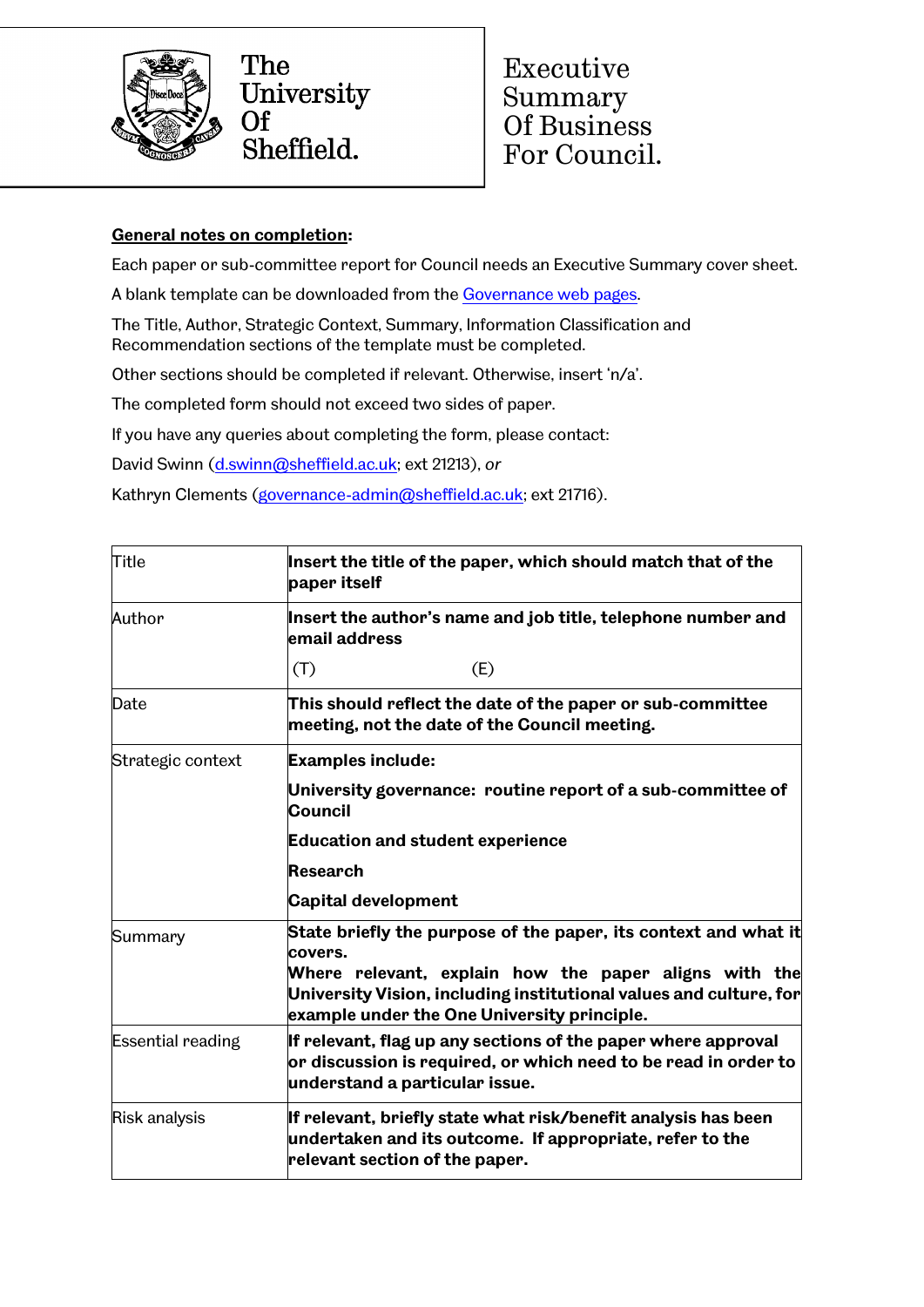|                                                                                   | Resource implications If relevant, provide brief details.                                                                                                                                                                                                                                                                                                      |  |  |  |  |  |
|-----------------------------------------------------------------------------------|----------------------------------------------------------------------------------------------------------------------------------------------------------------------------------------------------------------------------------------------------------------------------------------------------------------------------------------------------------------|--|--|--|--|--|
| Stakeholder Impact<br>and Engagement                                              | Briefly state which stakeholders are affected, how their<br>interests have been taken into account and any further<br>engagement or communications planned.                                                                                                                                                                                                    |  |  |  |  |  |
| Information<br><b>Classification and</b><br>Fol & Data Protection<br>implications | State the information classification applicable to the<br>report/paper in accordance with the University's Information<br><b>Classification and Handling Scheme and associated guidance.</b><br>If relevant, provide brief details of sensitive or confidential<br>matters, and any relevant exemptions under the FOIA,                                        |  |  |  |  |  |
|                                                                                   | including any personal information, data or other identifiers<br>covered by the Data Protection Act. If appropriate, refer to the<br>relevant section of the paper. For guidance see:<br>https://www.sheffield.ac.uk/polopoly fs/1.697556!/file/FOld<br>ataprotectionguidance.pdf                                                                              |  |  |  |  |  |
| Equality and diversity<br>implications                                            | Significant reviews, decisions or changes of University policy<br>should be accompanied by an Equality Impact Assessment<br>(EIA).                                                                                                                                                                                                                             |  |  |  |  |  |
|                                                                                   | If relevant, provide brief details, including the outcome of any<br>EIA.                                                                                                                                                                                                                                                                                       |  |  |  |  |  |
|                                                                                   | If appropriate, refer to the relevant section of the paper.                                                                                                                                                                                                                                                                                                    |  |  |  |  |  |
| Charity law<br>implications                                                       | If relevant, refer to any Charity Law implications for the<br>Council to consider when making its decision. The University's<br>objects are 'to advance education through teaching and<br>research', and therefore what is proposed must either further<br>this objective, be a means of generating income to further the<br>objective or be a mix of the two. |  |  |  |  |  |
| Consultation                                                                      | If relevant (and definitely) for proposals requiring<br>approval/decision, state briefly what consultation has been<br>undertaken. This might include other committees, groups or<br>stakeholders.                                                                                                                                                             |  |  |  |  |  |
| <b>Future actions</b>                                                             | If relevant, briefly summarise any next steps, eg in terms of<br>implementation, future review, further Council approvals,<br>further consultation or engagement with stakeholders,<br>including students.                                                                                                                                                     |  |  |  |  |  |
| Effective date of<br>introduction                                                 | If relevant, provide the date when the proposal, if approved<br>will take effect, eg with immediate effect or a date in the<br>future.                                                                                                                                                                                                                         |  |  |  |  |  |
| Recommendation                                                                    | If the paper includes a recommendation for which Council<br>approval is sought, briefly summarise the recommendation<br>here and refer to the relevant section of the paper.                                                                                                                                                                                   |  |  |  |  |  |
|                                                                                   | If the paper is for information, state this, and that there are no<br>recommendations for which Council approval is sought.                                                                                                                                                                                                                                    |  |  |  |  |  |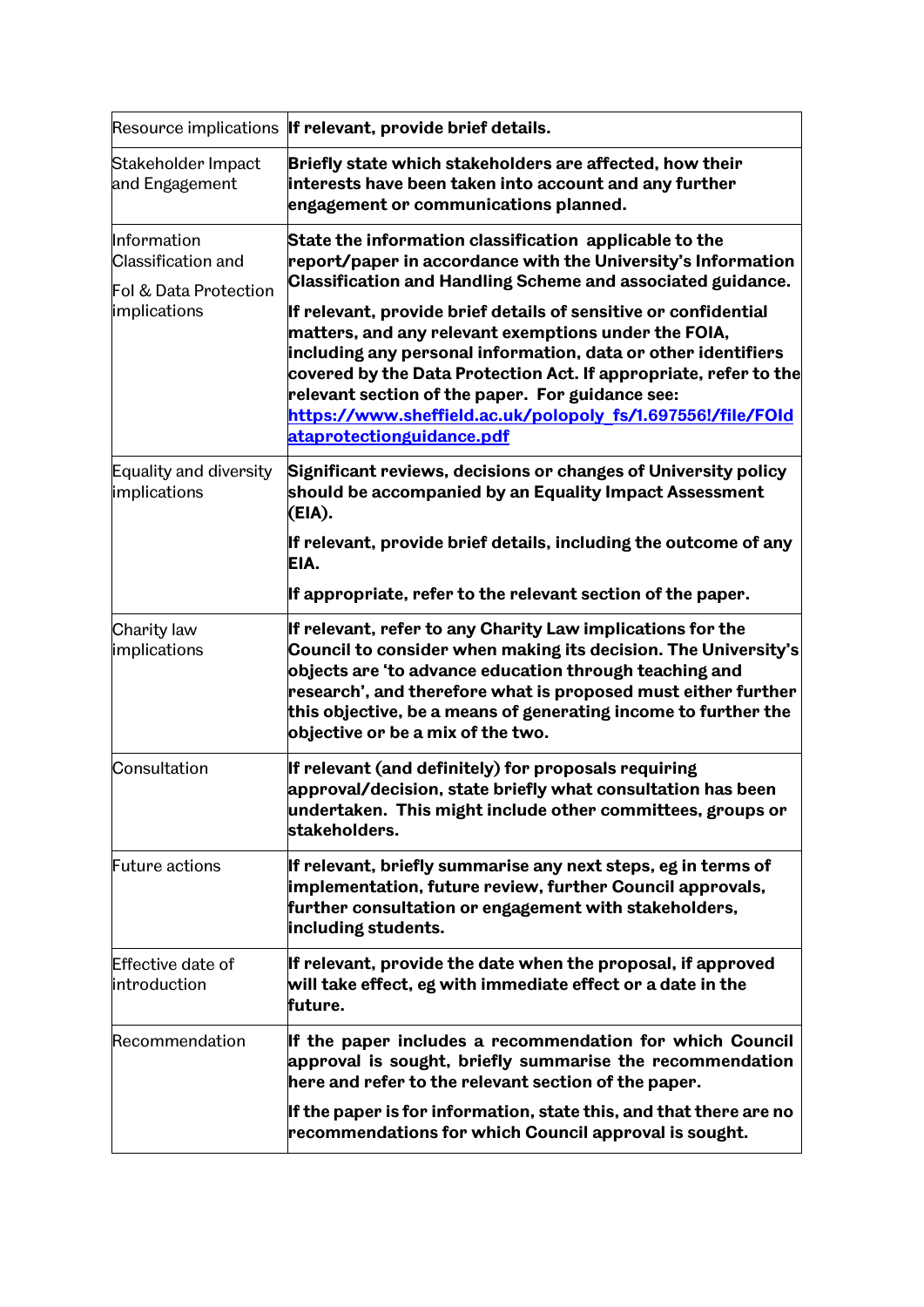# **APPENDIX 2**

## **Public Availability of Council Papers**

Council is asked to confirm at the end of each business meeting those papers which are to be published via the University website in addition to the Minutes of the meeting, categorised as:

- Publication on the Council webpages under the existing policy;
- Publication on the Council webpages (ad-hoc items, policies, reports);
- Publication separately on the website (e.g. Estates Masterplan);
- Non-publication (i.e. confidential).

The following routine classifications are used as the starting point for publication or non-publication:

#### **Non-Publication (Confidential – Internal, Restricted or Highly Restricted)**

Report of the Audit Committee

Report of the Finance Committee\*

#### **Publication (non-confidential, unless specifically indicated, - Public)**

Report of the Council Nominations Committee

Report of the Health and Safety Committee\*

Report of the Honorary Degrees Committee

Report of the Senate

Minutes of the Senior Remuneration Committee

Annual Report of the Audit Committee

Annual Report of the Equality, Diversity and Inclusion Committee

Annual Report of the Military Education Committee

\*Edited versions of these reports are circulated to the following meeting of Senate.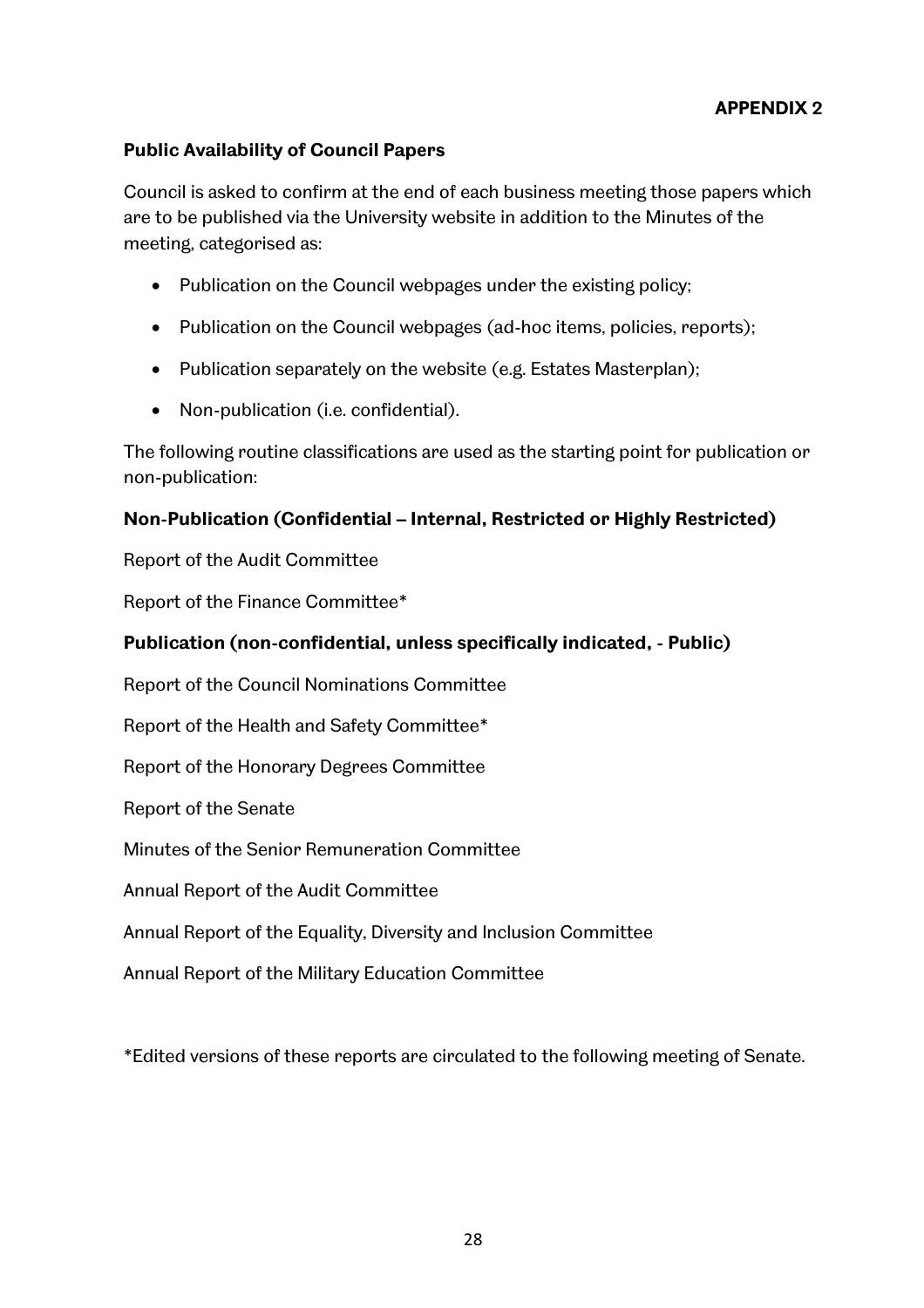### **APPENDIX 3**

**Operating Procedure for Committee Secretaries regarding retaining notes of formal meetings to create the Minute of the meetings**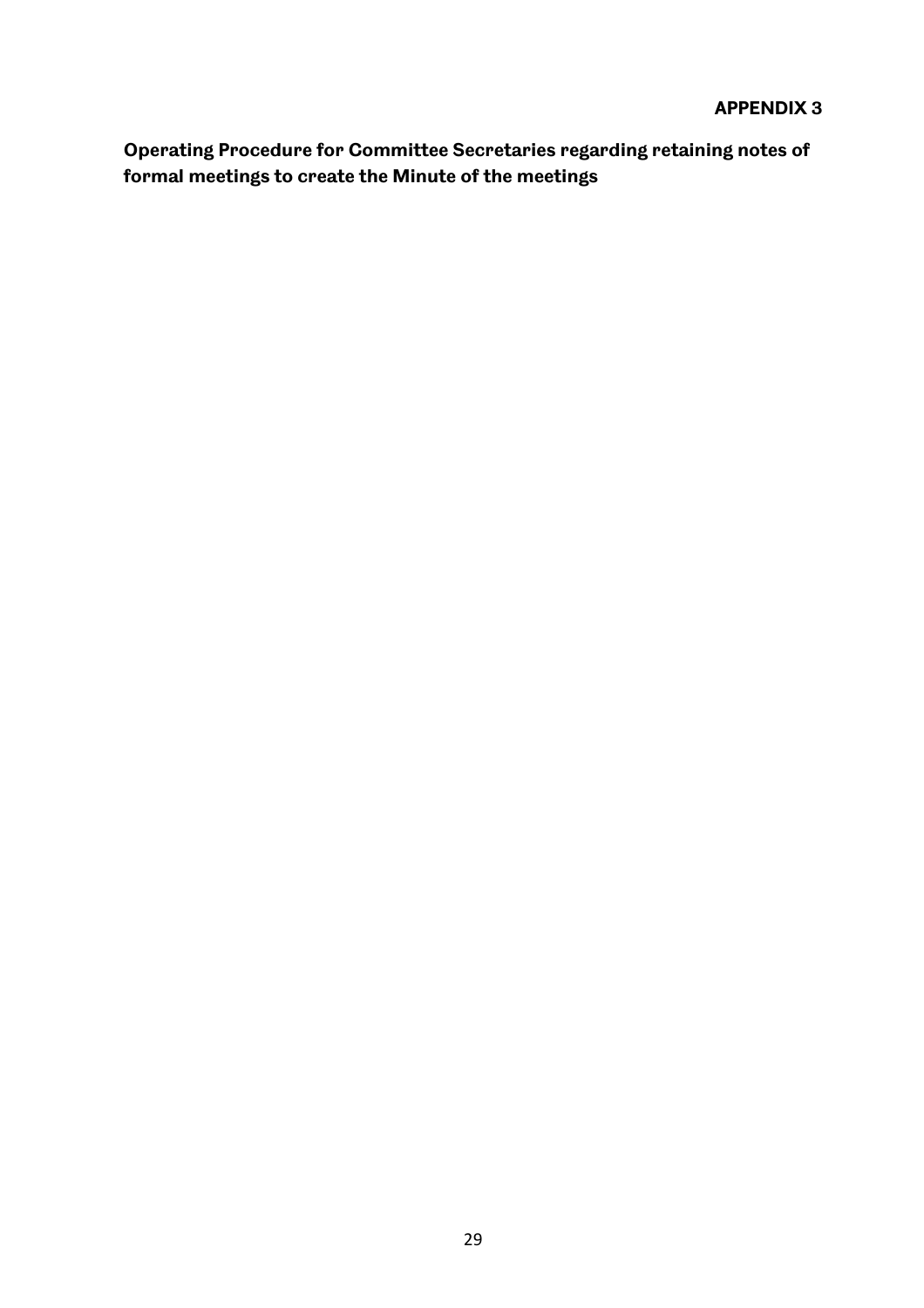

The University Of Sheffield.

University Secretary's Office

# **University Secretary's Office**

# **Internal operating procedure for Committee Secretaries regarding retaining notes of formal meetings to create the Minute of the meeting**

- **1. Introduction**
- 1.1 This document provides additional detail for the USO and other Committee Secretaries regarding the retention and disposal of material relating to the creation of the official record of formal University meetings. This operating procedure expands on the provisions of the University's Document Retention and Disposal Schedule (in particular Section 8, Governance and Corporate Affairs). The University's Document Retention and Disposal Schedule provides for the confirmed Minutes of formal committees to be retained permanently in the University Archive. The Schedule does not provide for the retention of notes (or recordings) of meetings preparatory to creating the Minute for any period whatsoever as they do not form part of the formal record.
- 1.2 The confirmed Minutes are the official record of business at meetings of UEB, Council, Senate and their committees and sub-groups. The purpose of minutes is to provide an accurate, impartial and balanced internal record of the business transacted at a meeting. Minutes are normally written in 'reported speech' style in a past tense; they should not be a verbatim record of the meeting.
- 1.3 Minutes serve a historical purpose, but also an administrative purpose documenting the group's adherence to the proper internal regulations and procedures and to external requirements, e.g. legal or regulatory, and setting out actions to be taken. Minutes of a meeting are discoverable. Any supplementary material held by an organisation are also discoverable and may be the subject of a Freedom of Information request, subject to any applicable exemptions.
- 1.4 The Committee Secretary is responsible to the Committee Chair for the preparation and retention of minutes; the Chair and the other members of the Committee are responsible for confirming their accuracy.
- 1.5 The steps below set out the status of minutes at various stages in the approvals process and related information about retaining or disposing related material.

#### **2. Minute Takers Own Notes**

- 2.1 Minute takers may make handwritten or typed notes during meetings to assist them, as an aide memoire, in producing the draft unconfirmed minutes for comment and approval by the Chair.
- 2.2 Great care should be taken with the secretary's notes of the meeting, both in terms of content and retention. In line with best practice and advice and guidance from, amongst others, the Chartered Governance Institute, secretary's notes should not be retained once the minutes for the meeting to which they relate have been approved. The approved minutes form the only formal record of the meeting and should express the singular version of truth for regulatory, legal, audit and other requirements. Care should be taken in deleting or destroying notes that they are appropriately disposed of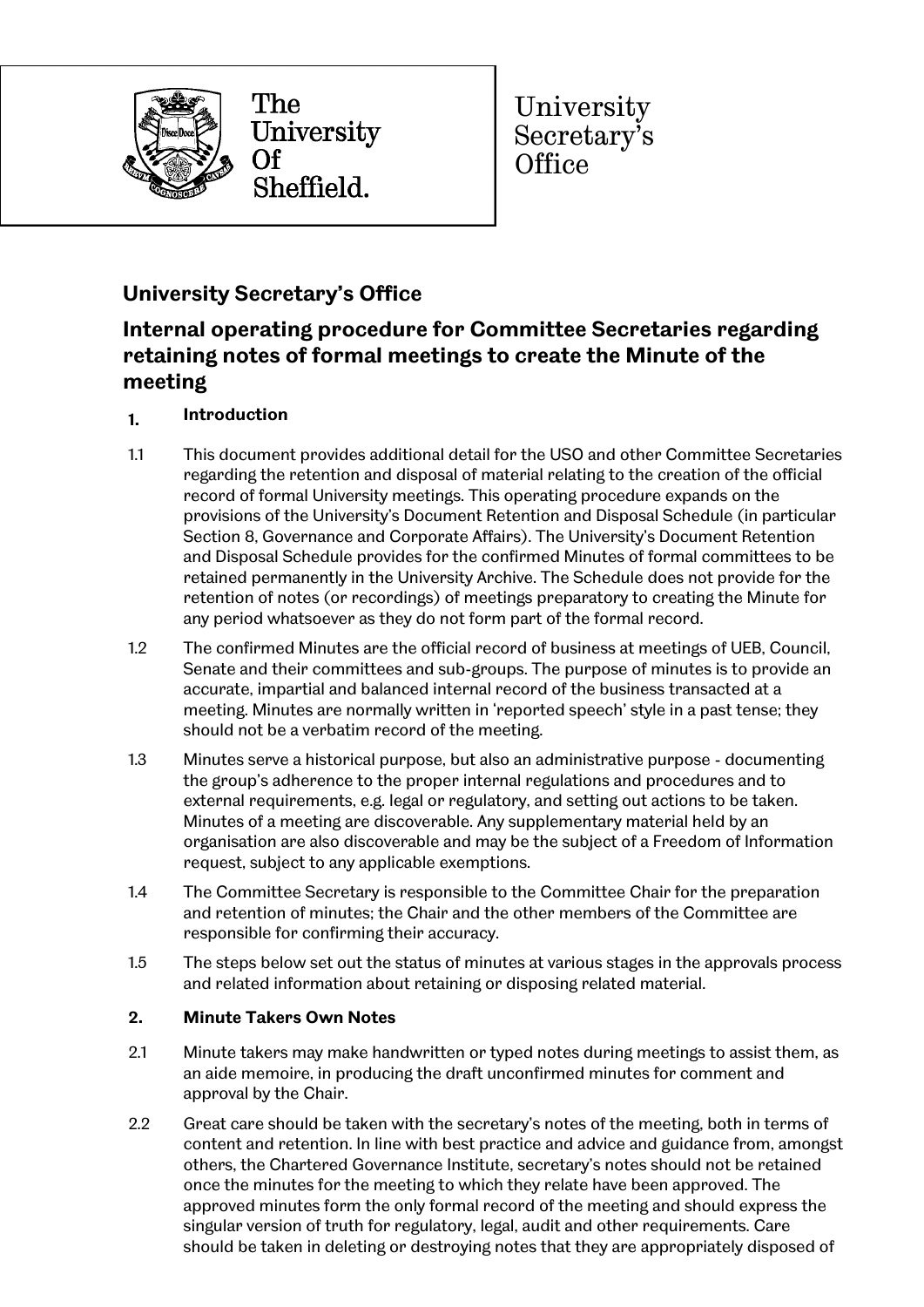depending on the information classification given to the item.

If you have been notified of a Freedom of Information request relevant to the material (see section 1.2, above) then it should not be disposed of until the Data Protection Officer has seen the material and assessed whether or not it should be released and dealt with the request. In the event that you are notified of a request for any notes or draft minutes of a meeting under the Freedom of Information Act at any point during the process of preparation and approval of meeting minutes, you must not delete or destroy any material otherwise referred to under this protocol without seeking the advice of the University's Data Protection Officer.

#### **3. Draft Unconfirmed Minutes**

3.1 The draft minutes produced by the minute taker are labelled "draft unconfirmed" when they are sent to the Chair for approval. Once the Chair indicates their approval, the minutes become "Unconfirmed" and any personal notes of the meeting or other material/recordings made may be deleted or destroyed securely – e.g. permanently deleting electronic files, shredding or placing hard copies in confidential waste, and deleting emails with attachments in accordance with the University's Email Retention Policy, subject to their not being a relevant FOI request at the time.

#### **4. Unconfirmed Minutes**

4.1 The unconfirmed minutes are the minutes as approved by the Chair which are presented to the Committee's next available business meeting. Once these are approved, either with or without enhancement or amendment, the minutes become "Confirmed" and all copies of the Unconfirmed minutes may be deleted or destroyed securely, subject to their not being a relevant FOI request at the time.

#### **5. Confirmed Minutes**

- 5.1 The Confirmed Minutes are those which have been approved by the Chair and the Committee itself and form the formal institutional record of the meeting in question. A copy signed by the Chair and printed on grey paper is included in the Committee's Minute Book, to be placed in the University Archive for permanent retention. Electronic versions of the Confirmed Minutes may be retained at the discretion of the Committee Secretary and Chair for working purposes/reference. The final approved minutes should be the only record of the meeting that is distributed (as appropriate) and retained.
- 5.2 Once the minutes are approved, any remaining notes or recordings of the meeting (and audio or video recordings should be deleted or destroyed, subject to there not being an FOI request for the relevant material at the time. The final approved minutes should be the only record of the meeting that you distribute and retain.

Last Updated: 13 July 2021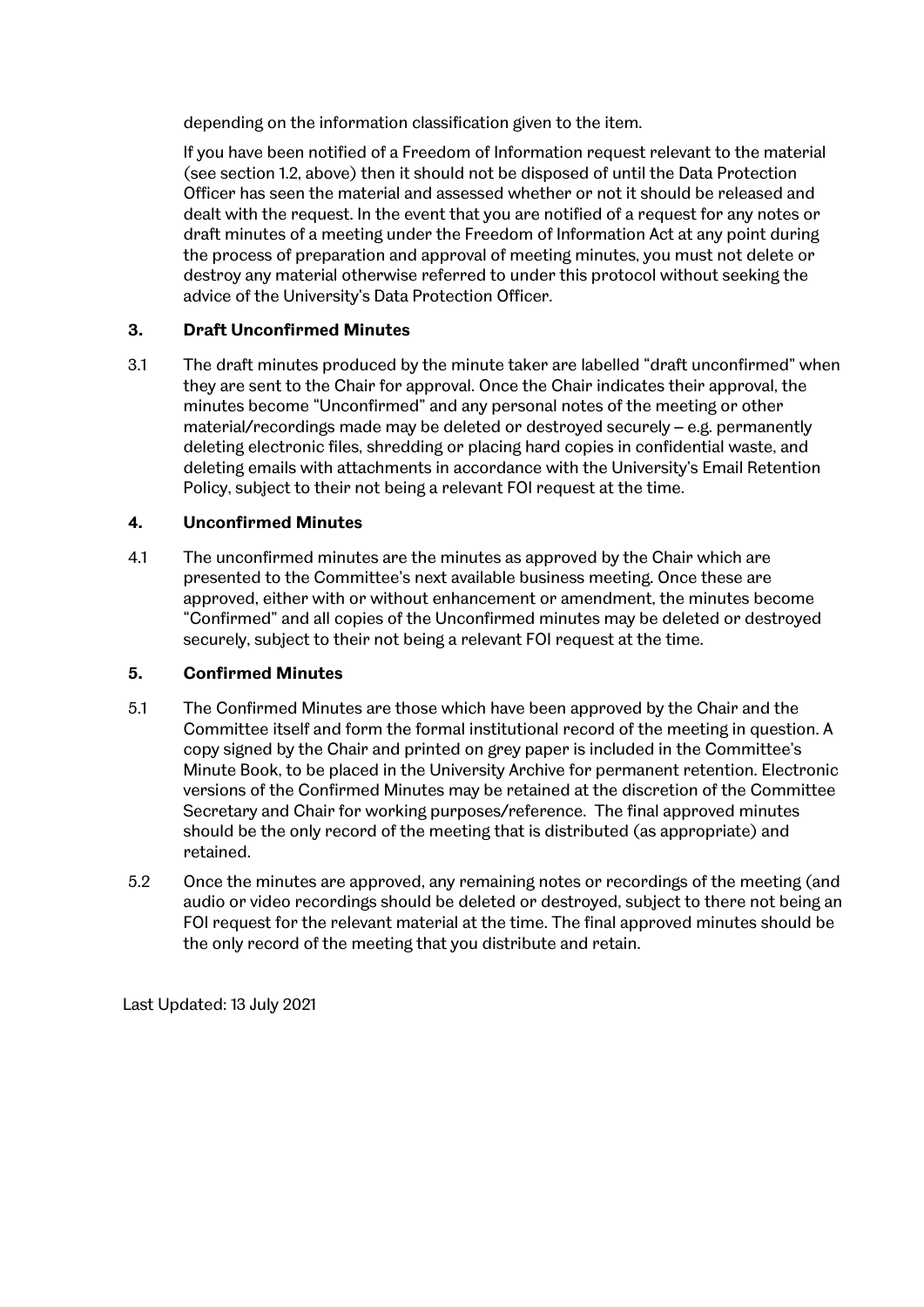# **APPENDIX 4**

# **Template Action Log**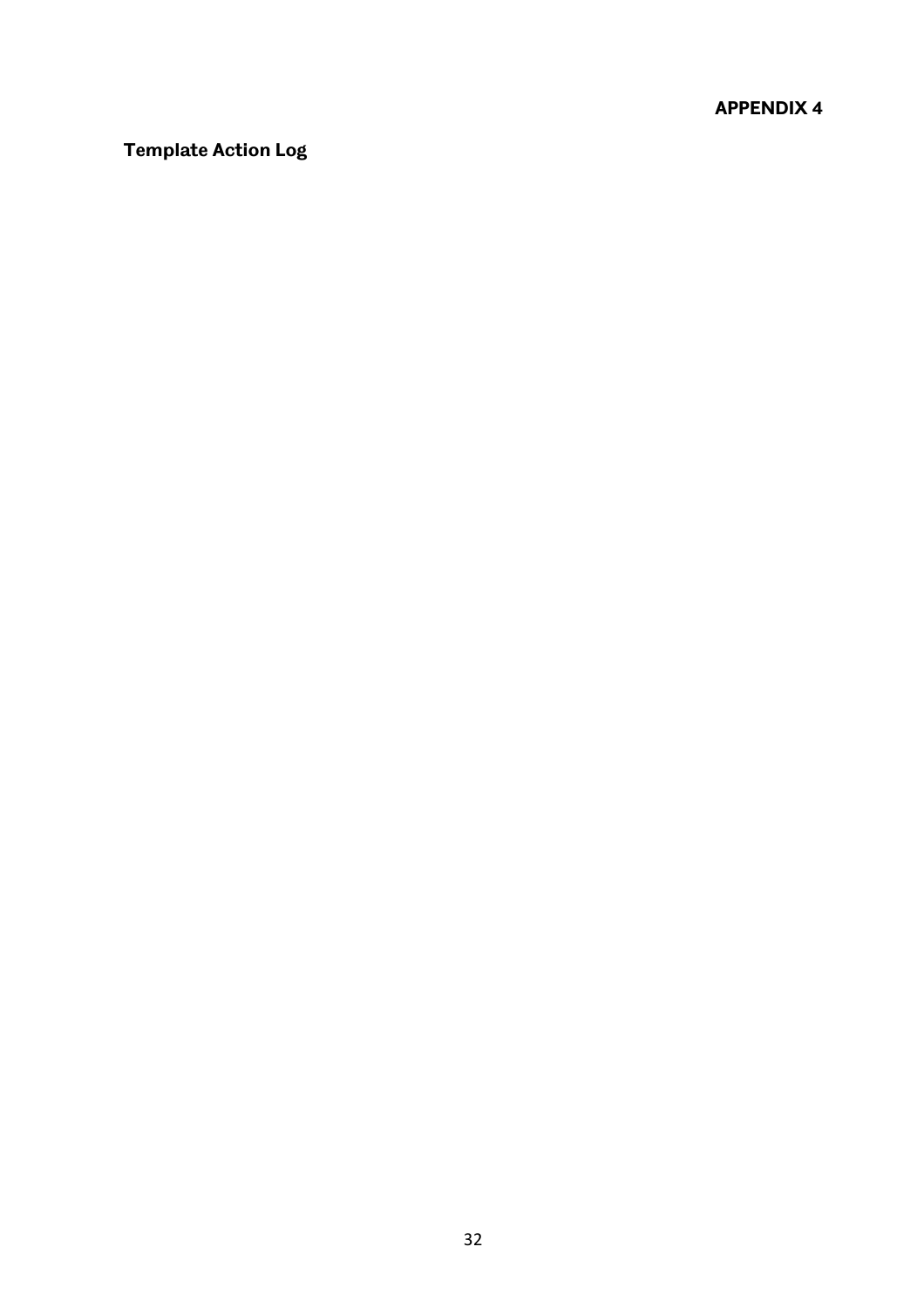|  |  |  |  | Log Number  Meeting  Report / Agenda Item  Minutes / Reference  Agenda Item and Action  Action Owner  Timescale/ Deadline  Status  Comment / Feedback from Action Owner | <b>Open / Close</b> |
|--|--|--|--|-------------------------------------------------------------------------------------------------------------------------------------------------------------------------|---------------------|
|  |  |  |  |                                                                                                                                                                         |                     |
|  |  |  |  |                                                                                                                                                                         |                     |
|  |  |  |  |                                                                                                                                                                         |                     |
|  |  |  |  |                                                                                                                                                                         |                     |
|  |  |  |  |                                                                                                                                                                         |                     |
|  |  |  |  |                                                                                                                                                                         |                     |
|  |  |  |  |                                                                                                                                                                         |                     |
|  |  |  |  |                                                                                                                                                                         |                     |
|  |  |  |  |                                                                                                                                                                         |                     |
|  |  |  |  |                                                                                                                                                                         |                     |

#### **Closed Actions**

|  |  |  |  |  |  |  |  | Log Number  Meeting  Report / Agenda Item   Minutes / Reference   Agenda Item and Action   Action Owner   Timescale/ Deadline   Status   Comment / Feedback from Action Owner | <b>Open / Close</b> |
|--|--|--|--|--|--|--|--|-------------------------------------------------------------------------------------------------------------------------------------------------------------------------------|---------------------|
|  |  |  |  |  |  |  |  |                                                                                                                                                                               |                     |
|  |  |  |  |  |  |  |  |                                                                                                                                                                               |                     |
|  |  |  |  |  |  |  |  |                                                                                                                                                                               |                     |
|  |  |  |  |  |  |  |  |                                                                                                                                                                               |                     |
|  |  |  |  |  |  |  |  |                                                                                                                                                                               |                     |
|  |  |  |  |  |  |  |  |                                                                                                                                                                               |                     |
|  |  |  |  |  |  |  |  |                                                                                                                                                                               |                     |
|  |  |  |  |  |  |  |  |                                                                                                                                                                               |                     |
|  |  |  |  |  |  |  |  |                                                                                                                                                                               |                     |
|  |  |  |  |  |  |  |  |                                                                                                                                                                               |                     |

# **[Committee] Action Log**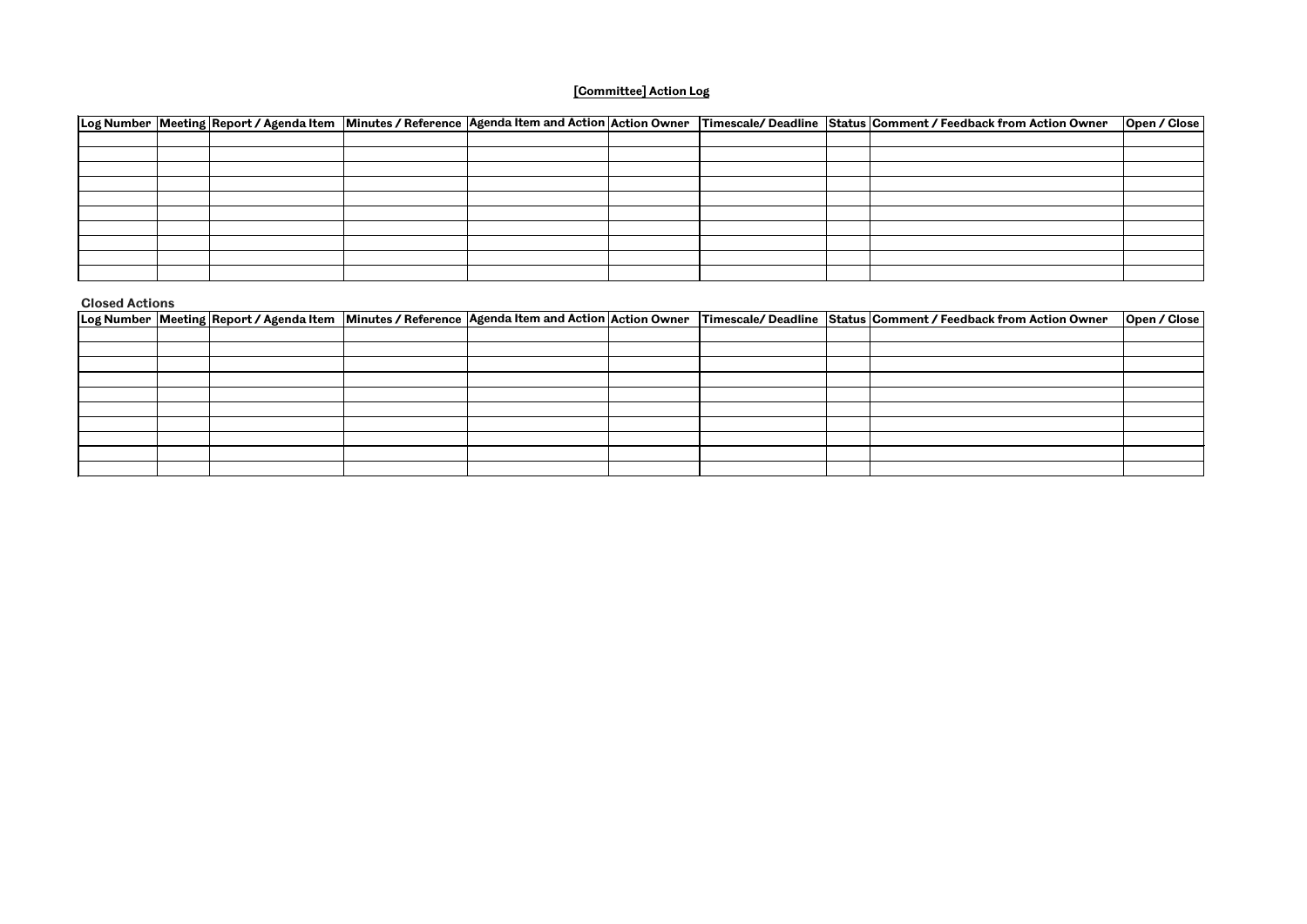### **Guidance on accessible online meetings and papers**

This guidance includes some tips but is not a comprehensive list. Some elements may already be standard practice. Accessibility is something we need to address and implement more widely particularly for staff as part of the Disability Inclusion strategy and action plan.

### **Ahead of the meeting**

- 1. If meeting is more than an hour long, incorporate a 5-10 minute comfort break and include this in the agenda.
- 2. Ahead of the meeting (e.g. when sending out the agenda) ask attendees if there are any accessibility requirements that we may be able to accommodate for the meeting - and manage expectations.

### **During the meeting**

- 3. Make it optional for people to turn on the camera.
- 4. Encourage and explain how to use the much improved captioning function on Google Meet (Note: Blackboard does not have this): bottom right hand corner of google meet screen, click on 3 vertical dots to bring up the menu; click on 'cc Captions' to turn on.
- 5. Consider turning off / discouraging use of the chat function (if necessary) this can be distracting and inaccessible to those with visual impairments.
- 6. Give everyone a chance to speak and invite participation.

#### **Accessible Documents**

Given the volume of papers submitted for many committees, the following should help to improve accessibility:

1. Create a document structure to make it significantly easier to navigate with a screen reader / if someone can't use a mouse. Important to do this when producing documents in either Microsoft Word or Google Docs if you are intending to export these as PDF files. More information at: [https://www.sheffield.ac.uk/apse/digital/digital-accessibility/accessible](https://www.sheffield.ac.uk/apse/digital/digital-accessibility/accessible-content)[content](https://www.sheffield.ac.uk/apse/digital/digital-accessibility/accessible-content)